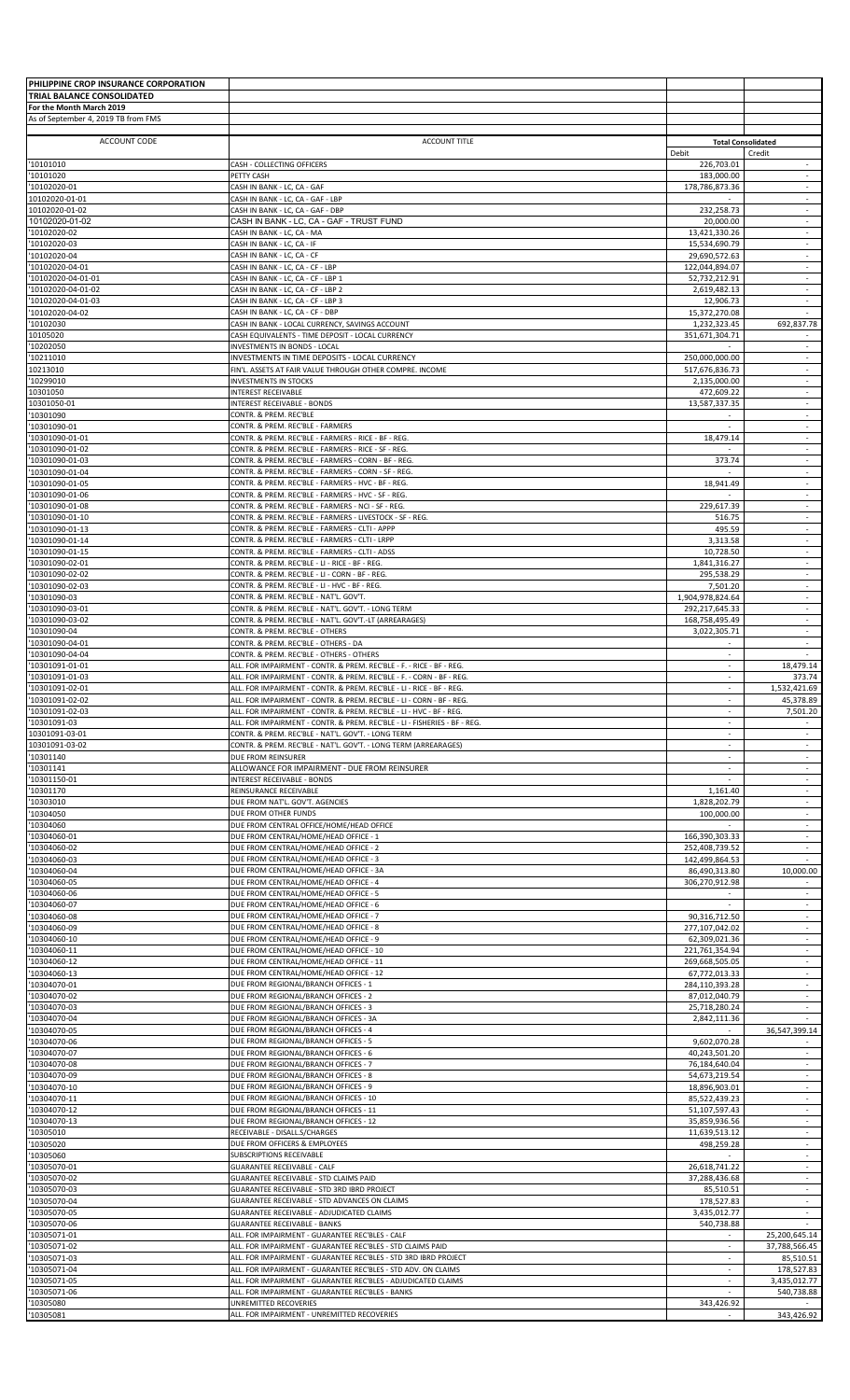| PHILIPPINE CROP INSURANCE CORPORATION                  |                                                                                                                                    |                              |                                    |
|--------------------------------------------------------|------------------------------------------------------------------------------------------------------------------------------------|------------------------------|------------------------------------|
| TRIAL BALANCE CONSOLIDATED<br>For the Month March 2019 |                                                                                                                                    |                              |                                    |
| As of September 4, 2019 TB from FMS                    |                                                                                                                                    |                              |                                    |
| ACCOUNT CODE                                           | <b>ACCOUNT TITLE</b>                                                                                                               | <b>Total Consolidated</b>    |                                    |
|                                                        |                                                                                                                                    | Debit                        | Credit                             |
| '10305990<br>'10305990-01                              | <b>OTHER REC'BLES</b><br>OTHER REC'BLES - CALF GUARANTEE RECEIVABLE                                                                | 470,280.86<br>24,898,177.45  | $\sim$                             |
| 10305990-02                                            | OTHER REC'BLES - STD CLAIMS PAID                                                                                                   | 4,912,686.67                 | $\sim$<br>$\overline{\phantom{a}}$ |
| 10305990-04<br>10305990-05                             | OTHER REC'BLES - ADJUDICATED CLAIMS<br>OTHER REC'BLES - CLAIMS ON BANKS UNREMITTED RECOVERIES                                      | 41,059.01<br>1,828,215.18    | $\sim$                             |
| 10305990-06<br>10305990-07                             | OTHER REC'BLES - CALF RECOVERIES<br>OTHER REC'BLES - PLI                                                                           | 2,188,440.47                 | 1,566,408.18                       |
| 10305990-09                                            | OTHER REC'BLES - MISCELLANEOUS                                                                                                     | 2,467,729.98                 | 5,437.00                           |
| 10305990-10<br>10305990-11                             | OTHER REC'BLES - DOCUMENT STAMP<br>OTHER REC'BLES - PREM. TAX                                                                      | 30,853.42<br>97.034.51       | $\overline{\phantom{a}}$           |
| 10305990-12                                            | OTHER REC'BLES - LOCAL GOV'T. TAX                                                                                                  | 11,585.63                    | $\sim$                             |
| 10305990-13<br>10305990-14                             | OTHER REC'BLES - OTHER TAX<br>OTHER REC'BLES - SRTF                                                                                | 22,785.73<br>3,235,639.36    | $\sim$                             |
| '10305991                                              | ALL. FOR IMPAIRMENT - OTHER REC'BLES                                                                                               |                              | 654,931.95                         |
| 10305991-01<br>10305991-02                             | ALL. FOR IMPAIRMENT - OTHER REC'BLES - CALF GUARANTEE RECEIVABLE<br>ALL. FOR IMPAIRMENT - OTHER REC'BLES - STD CLAIMS PAID         | ×.<br>$\sim$                 | 23,458,689.47<br>4,412,556.90      |
| 10305991-04                                            | ALL. FOR IMPAIRMENT - OTHER REC'BLES - ADJUDICATED CLAIMS                                                                          | $\omega$                     | 51,246.51                          |
| '10305991-05<br>10305991-06                            | ALL. FOR IMPAIRMENT - OTHER REC'BLES - CLAIMS ON BANKS UNREM. RECOVERIES<br>ALL. FOR IMPAIRMENT - OTHER REC'BLES - CALF RECOVERIES | $\sim$                       | 1,816,290.10<br>3,111,996.34       |
| 10305991-09<br>10305992                                | ALL. FOR IMPAIRMENT - OTHER REC'BLES - MISCELLANEOUS<br>DUE FROM SRTF                                                              | $\sim$                       | 1,481,044.09                       |
| 10402020                                               | PREPAID RENT                                                                                                                       | 339,155.00                   | $\sim$                             |
| 10402050<br>10402990                                   | PREPAID INSURANCE<br><b>OTHER PREPAYMENTS</b>                                                                                      | 63,607.03<br>39,988.00       | $\sim$                             |
| 10403020                                               | GUARANTY DEPOSITS - changed to 19903020                                                                                            |                              |                                    |
| 10404010<br>10404020                                   | OFFICE SUPPLIES INVENTORY<br>ACCOUNTABLE FORMS, PLATES & STICKERS INVENTORY                                                        | 4.396.747.50<br>1,303,564.43 | $\sim$<br>$\overline{\phantom{a}}$ |
| 10405                                                  | SEMI - EXPENDABLE MACHINERY & EQUIPMENT                                                                                            | 557,686.26                   |                                    |
| 10405020<br>10406                                      | SEMI - EXPENDABLE OFFICE EQUIPMENT<br>SEMI - EXPENDABLE FURNITURE, FIXTURES & BOOKS                                                | 698,038.96<br>14,300.00      | $\omega$<br>$\sim$                 |
| 10406010                                               | SEMI - EXPENDABLE FURNITURE & FIXTURES                                                                                             | 314,361.89                   | $\sim$                             |
| 10406020<br>10499990                                   | SEMI - EXPENDABLE BOOKS<br>OTHER ASSETS - changed acct code to 19909990                                                            | $\sim$                       | $\sim$                             |
| 10602990                                               | OTHER L& IMPROVEMENTS                                                                                                              | 2,297,583.56                 | $\sim$                             |
| 10602991<br>10604010                                   | ACCUM. DEPN. - OTHER L& IMPROVEMENTS<br><b>BUILDING</b>                                                                            | $\sim$<br>17,232,435.72      | 261,267.67                         |
| 10604011                                               | ACCUM. DEPN. - BUILDING                                                                                                            |                              | 1,033,774.62                       |
| 10605020<br>10605021                                   | OFFICE EQUIPMENT<br>ACCUM. DEPN. - OFFICE EQUIPMENT                                                                                | 17,679,151.64                | 8,772,969.07                       |
| 10605030<br>10605031                                   | INFORMATION & COMMUNICATION TECHNOLOGY EQUIPMENT<br>ACCUM. DEPN. - INFORMATION & COMM. TECHNOLOGY EQUIPMENT                        | 43,308,015.07                | 21,543,340.15                      |
| 10606010                                               | <b>MOTOR VEHICLES</b>                                                                                                              | 62,087,282.29                |                                    |
| 10606011<br>10607010                                   | ACCUM. DEPN. - MOTOR VEHICLES<br><b>FURNITURE &amp; FIXTURES</b>                                                                   | 5,378,268.85                 | 31,064,071.74                      |
| 10607011                                               | ACCUM. DEPN. - FURNITURE & FIXTURES                                                                                                |                              | 1,951,550.18                       |
| 10607012<br>'10609011                                  | ACCUM. IMPAIRMENT LOSSES - FURNITURE & FIXTURES<br>ACCUM. DEPN. - LEASED ASSETS IMPROVEMENTS, L&                                   | $\sim$<br>$\sim$             |                                    |
| '10609020                                              | LEASED ASSETS IMPROVEMENTS, BUILDINGS                                                                                              | 14,900,465.64                |                                    |
| '10609021<br>'10698990                                 | ACCUM. DEPN. - LEASED ASSETS IMPROVEMENTS, BUILDINGS<br>OTHER PROP., PLANT & EQUIPMENT                                             | 808,890.12                   | 6,062,616.43                       |
| '10698991                                              | ACCUM. DEPN. - OTHER PROP., PLANT & EQUIPMENT                                                                                      |                              | 410,291.18                         |
| 10801020<br>10801021                                   | COMPUTER SOFTWARE<br>ACCUM. AMORTIZATION - COMPUTER SOFTWARE                                                                       | 6,745,259.75                 | 2,965,135.57                       |
| '11302050<br>'11399010                                 | INVESTMENTS IN BONDS - LOCAL<br><b>INVESTMENTS IN STOCKS</b>                                                                       | 2,023,245,041.89             | $\sim$                             |
| '11401090                                              | CONTR. & PREM. REC'BLE                                                                                                             | 6,600.00                     | $\sim$                             |
| '11401090-03<br>'11401090-04-01                        | CONTR. & PREM. REC'BLE - NAT'L. GOV'T.<br>CONTRIBUTIONS AND PREMIUMS RECEIVABLE - OTHERS - DA                                      | $\sim$                       | $\sim$                             |
| '11403010                                              | DUE FROM NAT'L. GOV'T. AGENCIES                                                                                                    | 13.735.44                    | $\sim$                             |
| '11405020<br>'11405070-01                              | DUE FROM OFFICERS & EMPLOYEES<br><b>GUARANTEE RECEIVABLE - CALF</b>                                                                | 75.00<br>5,016,688.72        | $\sim$<br>$\sim$                   |
| '11405070-02                                           | GUARANTEE RECEIVABLE - STD CLAIMS PAID                                                                                             | 1,176,241.37                 |                                    |
| '11405070-05<br>'11405071-01                           | GUARANTEE RECEIVABLE - ADJUDICATED CLAIMS<br>ALL. FOR IMPAIRMENT - GUARANTEE REC'BLES - CALF                                       | 237,969.69                   | 4,044,067.23                       |
| '11405071-02                                           | ALL. FOR IMPAIRMENT - GUARANTEE REC'BLES - STD CLAIMS PAID                                                                         | $\sim$                       | 1,176,241.37                       |
| '11405071-05<br>'11405080                              | ALL. FOR IMPAIRMENT - GUARANTEE REC'BLES - ADJUDICATED CLAIMS<br>UNREMITTED RECOVERIES                                             | 9,212.20                     | 237,969.69                         |
| '11405081<br>'11405990                                 | ALL. FOR IMPAIRMENT - UNREMITTED RECOVERIES                                                                                        |                              | 9,212.20                           |
| '11405990-09                                           | OTHER REC'BLES<br>OTHER REC'BLES - MISCELLANEOUS                                                                                   | 19,231.72                    |                                    |
| '11405991<br>'11405991-06                              | ALL. FOR IMPAIRMENT - OTHER REC'BLES<br>ALL. FOR IMPAIRMENT - OTHER REC'BLES - CALF RECOVERIES                                     | $\sim$                       | 176,471.31<br>972,621.49           |
| '19901020                                              | ADVANCES FOR PAYROLL                                                                                                               |                              |                                    |
| '19901030<br>19901040                                  | ADVANCES TO SPL. DISBURSING OFFICER<br>ADVANCES TO OFFICERS & EMPLOYEES                                                            | 209,799.51<br>636,552.63     | 52,831.00                          |
| '19902020                                              | PREPAID RENT                                                                                                                       | 705,501.96                   |                                    |
| 19902050<br>'19902990                                  | PREPAID INSURANCE<br>OTHER PREPAYMENTS                                                                                             | 252,819.73<br>16,119.61      | $\sim$                             |
| '19903020                                              | <b>GUARANTY DEPOSITS</b>                                                                                                           | 1,570,003.22                 | $\sim$                             |
| 19999990<br>'20101010                                  | OTHER ASSETS<br><b>ACCOUNTS PAYABLE</b>                                                                                            | 766,046.36                   | 238.45                             |
| 20101010-01<br>20101010-02                             | ACCOUNTS PAYABLE - COA                                                                                                             | $\sim$                       | 19,206,880.74                      |
| '20101020                                              | ACCOUNTS PAYABLE - ACCRUED EXPENSES<br>DUE TO OFFICERS & EMPLOYEES                                                                 | 135.00                       | 866,580.68<br>161,072.49           |
| '20101100-01<br>'20101100-02                           | ACCRUED BENEFITS PAYABLE - RICE<br>ACCRUED BENEFITS PAYABLE - CORN                                                                 | 9,849,282.95<br>725,491.00   | 107,077,994.45<br>44,798,561.80    |
| '20101100-03                                           | ACCRUED BENEFITS PAYABLE - HIGH VALUE                                                                                              | 51,984.00                    | 112,685,450.22                     |
| 20101100-04<br>'20101100-05                            | ACCRUED BENEFITS PAYABLE - LIVESTOCK<br>ACCRUED BENEFITS PAYABLE - FISHERIES                                                       | 223,000.00<br>43,020.00      | 9,095,650.20<br>2,050,536.77       |
| '20101100-06                                           | ACCRUED BENEFITS PAYABLE - NON-CROP                                                                                                |                              | 2,015,126.00                       |
| '20101100-07<br>'20101100-08                           | ACCRUED BENEFITS PAYABLE - CLTI<br>ACCRUED DEATH BENEFITS PAYABLE                                                                  | 556,552.00<br>160,000.00     | 957,150.20<br>280.000.00           |
| '20201010-01                                           | DUE TO BIR - WITHHOLDING TAX                                                                                                       |                              | 382,160.61                         |
| '20201010-01-01<br>'20201010-01-02                     | DUE TO BIR - WITHHOLDING TAX - COMPENSATION (1601C)<br>DUE TO BIR - WITHHOLDING TAX - EXP&ED (1601E)                               | 20,138.54                    | 699,661.69<br>707,267.78           |
| '20201010-01-03                                        | DUE TO BIR - WITHHOLDING TAX - PERCENTAGE (1600)                                                                                   |                              | 476,733.35                         |
| '20201010-05-03<br>'20201010-05-04                     | DUE TO BIR - DOCUMENT STAMP - HIGH VALUE<br>DUE TO BIR - DOCUMENT STAMP - LIVESTOCK                                                | 163,190.83<br>254,856.60     | 420,528.34<br>18,938.55            |
| '20201010-05-05<br>'20201010-05-06-01                  | DUE TO BIR - DOCUMENT STAMP - FISHERIES<br>DUE TO BIR - DOCUMENT STAMP - NON-CROP - FIRE                                           | $\sim$<br>41,039.58          | 15,312.50<br>382,203.00            |
| '20201010-05-06-02                                     | DUE TO BIR - DOCUMENT STAMP - NON-CROP - PROP. FLOATER                                                                             |                              | 9,530.00                           |
| '20201010-05-06-04                                     | DUE TO BIR - DOCUMENT STAMP - NON-CROP - CONTRACTOR'S ALL RISK                                                                     |                              | 154,473.04                         |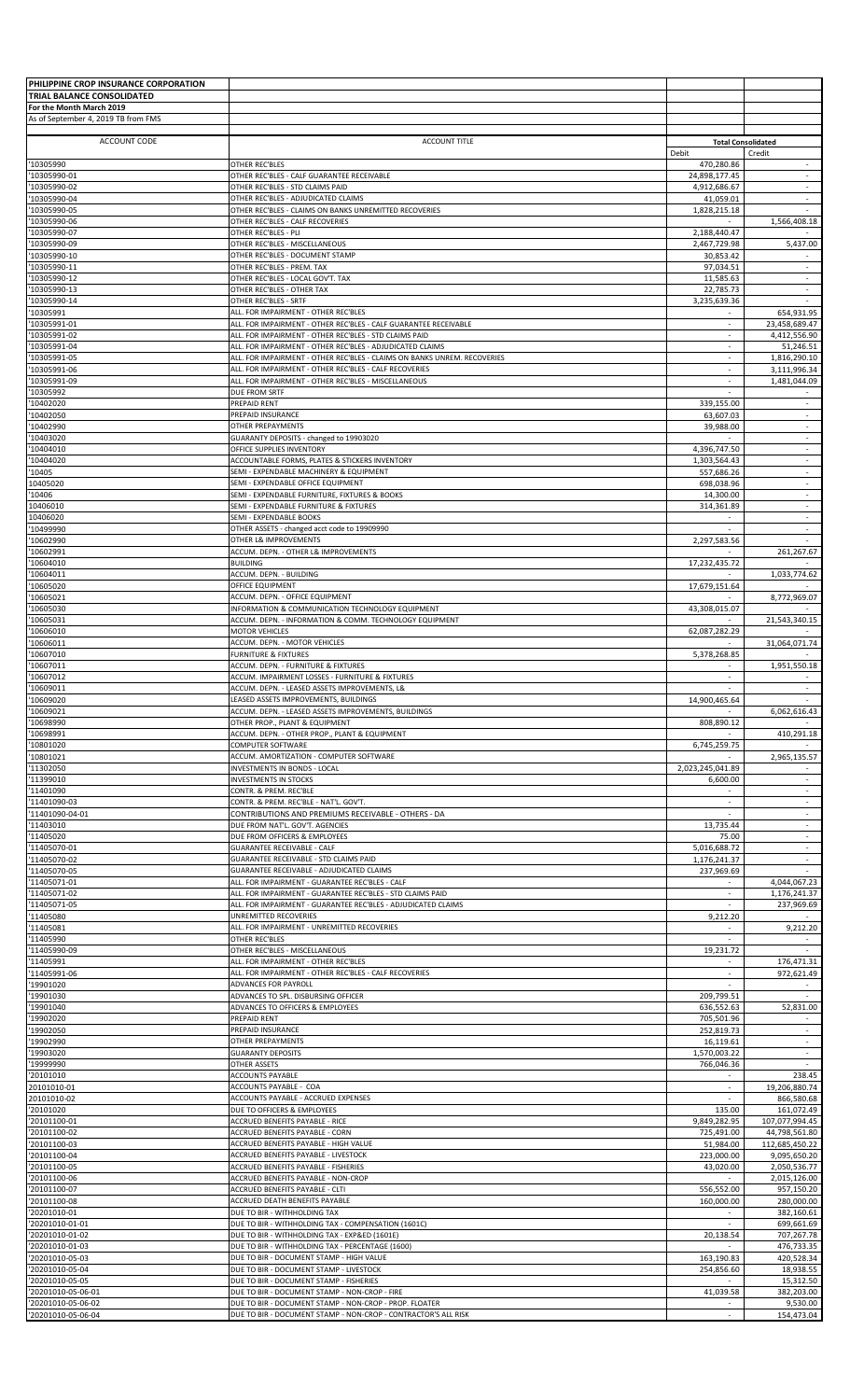| PHILIPPINE CROP INSURANCE CORPORATION    |                                                                                                       |                                    |                                  |
|------------------------------------------|-------------------------------------------------------------------------------------------------------|------------------------------------|----------------------------------|
| TRIAL BALANCE CONSOLIDATED               |                                                                                                       |                                    |                                  |
| For the Month March 2019                 |                                                                                                       |                                    |                                  |
| As of September 4, 2019 TB from FMS      |                                                                                                       |                                    |                                  |
|                                          |                                                                                                       |                                    |                                  |
| ACCOUNT CODE                             | <b>ACCOUNT TITLE</b>                                                                                  | <b>Total Consolidated</b>          |                                  |
| '20201010-05-06-06                       | DUE TO BIR - DOCUMENT STAMP - NON-CROP - MOTOR CAR                                                    | Debit<br>÷.                        | Credit<br>18,633.48              |
| '20201010-05-06-07                       | DUE TO BIR - DOCUMENT STAMP - NON-CROP - FISHERIES                                                    | $\sim$                             | 15,987.50                        |
| '20201010-05-07-01                       | DUE TO BIR - DOCUMENT STAMP - CLTI - APPP                                                             | $\sim$                             | 259.44                           |
| '20201010-05-07-02                       | DUE TO BIR - DOCUMENT STAMP - CLTI - LRPP                                                             | $\mathcal{L}$                      | 1,277.37                         |
| '20201010-05-07-03                       | DUE TO BIR - DOCUMENT STAMP - CLTI - ADSS                                                             | $\overline{\phantom{a}}$           | 328.00                           |
| '20201010-06-03                          | DUE TO BIR - PREM. TAX - HIGH VALUE                                                                   | 15,618.84                          | 99,401.82                        |
| '20201010-06-04                          | DUE TO BIR - PREM. TAX - LIVESTOCK                                                                    | 57,075.04                          | 6,902.37                         |
| '20201010-06-05                          | DUE TO BIR - PREM. TAX - FISHERIES                                                                    |                                    | 6,125.00                         |
| '20201010-03-06-01                       | DUE TO BIR - PREM. TAX - NON-CROP - FIRE<br>DUE TO BIR - PREM. TAX - NON-CROP - PROP. FLOATER         | 44,051.91                          | 226,086.17<br>12,767.76          |
| '20201010-03-06-02<br>'20201010-03-06-03 | DUE TO BIR - PREM. TAX - NON-CROP - COMMERCIAL CAR                                                    | 84.20                              | 3,863.58                         |
| '20201010-03-06-04                       | DUE TO BIR - PREM. TAX - NC - CONTRACTOR'S ALL RISK                                                   | $\sim$                             | 35,742.50                        |
| '20201010-03-06-07                       | DUE TO BIR - PREM. TAX - NON-CROP - FISHERIES                                                         | $\sim$                             | 15,348.00                        |
| '20201010-03-07                          | DUE TO BIR - PREM. TAX - CLTI                                                                         |                                    |                                  |
| '20201010-06-07-01                       | DUE TO BIR - PREM. TAX - CLTI - APPP                                                                  | $\sim$                             | 46,889.41                        |
| '20201010-06-07-02                       | DUE TO BIR - PREM. TAX - CLTI - LRPP                                                                  | $\mathcal{L}$                      | 37,512.63                        |
| '20201010-06-07-03                       | DUE TO BIR - PREM. TAX - CLTI - ADSS                                                                  | $\sim$                             | 117,664.02                       |
| '20201020-01                             | DUE TO GSIS - LIFE & RETIREMENT PREM.                                                                 | 612.15                             | 1,222,540.68                     |
| '20201020-02                             | DUE TO GSIS - ECC                                                                                     | $\omega$                           | 18,497.16                        |
| '20201020-04<br>'20201020-05             | DUE TO GSIS - OPTIONAL INSURANCE<br>DUE TO GSIS - LOANS                                               | $\overline{\phantom{a}}$<br>$\sim$ | 4,378.56<br>442,670.02           |
| '20201020-05-01                          | DUE TO GSIS - LOANS - CONSOLIDATED                                                                    | 175,630.62                         | 296,105.02                       |
| '20201020-05-02                          | DUE TO GSIS - LOANS - POLICY                                                                          | 2,850.00                           | 8,100.00                         |
| '20201020-05-03                          | DUE TO GSIS - LOANS - EMERGENCY                                                                       | 16,389.00                          | 20,322.36                        |
| '20201020-05-04                          | DUE TO GSIS - LOANS - EDUCATIONAL                                                                     | $\sim$                             | 12,329.85                        |
| '20201020-05-05                          | DUE TO GSIS - LOANS - HOUSING                                                                         | $\sim$                             | 12,233.81                        |
| '20201020-05-06                          | DUE TO GSIS - LOANS - OTHERS                                                                          | ×.                                 | 95,177.50                        |
| '20201030-01                             | DUE TO PAG - IBIG - CONTRIBUTION                                                                      | 200.00                             | 165,629.76                       |
| '20201030-02                             | DUE TO PAG - IBIG - LOANS                                                                             | 16,887.44                          | 1,739.53                         |
| '20201030-02-01<br>'20201030-02-02       | DUE TO PAG - IBIG - LOANS - MULTI PURPOSE<br>DUE TO PAG - IBIG - LOANS - CALAMITY                     | $\sim$                             | 105,320.05                       |
| '20201030-02-03                          | DUE TO PAG - IBIG - LOANS - HOUSING                                                                   | $\sim$                             | 20,975.20<br>7,174.18            |
| '20201040                                | DUE TO PHILHEALTH                                                                                     | 1,100.02                           | 179,726.95                       |
| '20201050                                | DUE TO NGAS - PREM.                                                                                   | $\omega$                           | 10,222,419.03                    |
| 20201050-01                              | DUE TO NGAS - PREM. - LGU BAGO CITY                                                                   | $\overline{\phantom{a}}$           |                                  |
| 20201050-02                              | DUE TO NGAS - PREM. - LGU NEGROS OCCIDENTAL                                                           | $\sim$                             | $\sim$                           |
| 20201050-03                              | DUE TO NGAS - PREM. - LGU TALISAY                                                                     |                                    |                                  |
| 20201050-04                              | DUE TO NGAS - PREM. - LGU VALLADOLID                                                                  | $\omega$                           | $\sim$                           |
| 20201050-05                              | DUE TO NGAS - PREM. - LGU MANAPLA                                                                     | $\sim$                             | $\sim$                           |
| 20201050-08                              | DUE TO NGAS - PREM. - LGU GUIMARAS                                                                    | $\sim$                             | $\sim$                           |
| 20201050-09<br>20201050-10               | DUE TO NGAS - PREM. - DA, RFU6-HYTA PROGRAM<br>DUE TO NGAS - PREM. - DA, FRU6-RICE MODEL FARM PROJECT | $\sim$                             | $\sim$                           |
| '20201070-01                             | DUE TO LGUS - TAX - NON-CROP                                                                          | $\sim$                             | 38,260.26                        |
| '20201070-01-01                          | DUE TO LGUS - TAX - NON-CROP - FIRE                                                                   | $\overline{\phantom{a}}$           | 227,650.04                       |
| '20201070-01-02                          | DUE TO LGUS - TAX - NON-CROP - PROPERTY FLOATER                                                       | ×.                                 | 7,766.43                         |
| '20201140                                | INTERAGENCY PAYABLE - DUE TO COA (renamed)                                                            | $\mathcal{L}$                      |                                  |
| '20301050                                | DUE TO OTHER FUNDS                                                                                    | 0.20                               | $\sim$                           |
| '20301050-01                             | DUE TO OTHER FUNDS - SRTF                                                                             |                                    | 84,272.89                        |
| '20301050-02                             | DUE TO OTHER FUNDS - CALF TRUST FUND                                                                  | ×.                                 | 575,142.58                       |
| '20301050-03<br>'20301060-01             | DUE TO OTHER FUNDS - OTHER LIABILITIES - AGF<br>DUE TO CENTRAL/HOME/HEAD OFFICE - 1                   | $\overline{\phantom{a}}$<br>$\sim$ | 20,000.00                        |
| '20301060-02                             | DUE TO CENTRAL/HOME/HEAD OFFICE - 2                                                                   |                                    |                                  |
| '20301060-03                             | DUE TO CENTRAL/HOME/HEAD OFFICE - 3                                                                   | ×.                                 | $\sim$                           |
| '20301060-04                             | DUE TO CENTRAL/HOME/HEAD OFFICE - 3A                                                                  | $\sim$                             |                                  |
| '20301060-05                             | DUE TO CENTRAL/HOME/HEAD OFFICE - 4                                                                   |                                    | $\sim$                           |
| '20301060-06                             | DUE TO CENTRAL/HOME/HEAD OFFICE - 5                                                                   | 204,971,793.27                     |                                  |
| '20301060-07                             | DUE TO CENTRAL/HOME/HEAD OFFICE - 6                                                                   | 275,007,775.61                     | $\sim$                           |
| '20301060-08                             | DUE TO CENTRAL/HOME/HEAD OFFICE - 7                                                                   | 210,631,653.45                     |                                  |
| '20301060-09                             | DUE TO CENTRAL/HOME/HEAD OFFICE - 8                                                                   | ٠                                  | 67,572,648.86                    |
| '20301060-10                             | DUE TO CENTRAL/HOME/HEAD OFFICE - 9                                                                   |                                    |                                  |
| '20301060-11                             | DUE TO CENTRAL/HOME/HEAD OFFICE - 10<br>DUE TO CENTRAL/HOME/HEAD OFFICE - 11                          | ×.                                 |                                  |
| '20301060-12<br>'20301060-13             | DUE TO CENTRAL/HOME/HEAD OFFICE - 12                                                                  | $\sim$                             | 103,375,527.42                   |
| '20301070                                | DUE TO REGIONAL/BRANCH OFFICES                                                                        | $\sim$                             | 375.00                           |
| 20301070-01                              | DUE TO REGIONAL/BRANCH OFFICES - 1                                                                    | $\sim$                             | 450,317,969.13                   |
| 20301070-02                              | DUE TO REGIONAL/BRANCH OFFICES - 2                                                                    | $\sim$                             | 338,117,313.72                   |
| 20301070-03                              | DUE TO REGIONAL/BRANCH OFFICES - 3                                                                    |                                    | 167,971,860.76                   |
| 20301070-04                              | DUE TO REGIONAL/BRANCH OFFICES - 3A                                                                   | $\omega$                           | 89,086,732.16                    |
| 20301070-05                              | DUE TO REGIONAL/BRANCH OFFICES - 4                                                                    |                                    | 269,076,426.39                   |
| 20301070-06                              | DUE TO REGIONAL/BRANCH OFFICES - 5                                                                    | $\sim$                             | 214,503,643.25                   |
| 20301070-07                              | DUE TO REGIONAL/BRANCH OFFICES - 6<br>DUE TO REGIONAL/BRANCH OFFICES - 7                              | $\sim$                             | 285,035,058.11<br>377,050,441.14 |
| 20301070-08<br>20301070-09               | DUE TO REGIONAL/BRANCH OFFICES - 8                                                                    | $\sim$                             | 260,020,494.75                   |
| 20301070-10                              | DUE TO REGIONAL/BRANCH OFFICES - 9                                                                    |                                    | 80,671,696.54                    |
| 20301070-11                              | DUE TO REGIONAL/BRANCH OFFICES - 10                                                                   | $\sim$                             | 307,197,595.81                   |
| 20301070-12                              | DUE TO REGIONAL/BRANCH OFFICES - 11                                                                   | $\sim$                             | 217,563,748.26                   |
| 20301070-13                              | DUE TO REGIONAL/BRANCH OFFICES - 12                                                                   | $\sim$                             | 103,361,519.01                   |
| '20401010                                | <b>TRUST LIABILITIES</b>                                                                              |                                    | 3,665,280.78                     |
| '20401010-02                             | TRUST LIABILITIES - SRTF                                                                              | $\sim$                             |                                  |
| 20401010-03-1                            | TRUST LIABILITIES - DA - PCAF                                                                         | $\overline{\phantom{a}}$<br>$\sim$ | 232,300.00                       |
| '20401010-09<br>20401040                 | TRUST LIABILITIES - OTHERS<br>GUARANTY/SECURITY DEPOSITS PAYABLE                                      |                                    | 7,383,570.72<br>1,203,988.90     |
| '20501990                                | OTHER DEFERRED CREDITS                                                                                | $\sim$                             | 1,033,232,235.23                 |
| '20501990-01                             | OTHER DEFERRED CREDITS - RICE                                                                         | 197,499.38                         | 5,615,078.73                     |
| '20501990-02                             | OTHER DEFERRED CREDITS - CORN                                                                         | $\sim$                             | 2,174,468.91                     |
| '20501990-03                             | OTHER DEFERRED CREDITS - HIGH VALUE                                                                   | 1,791.22                           | 12,634,582.02                    |
| '20501990-04                             | OTHER DEFERRED CREDITS - LIVESTOCK                                                                    |                                    | 1,467,844.84                     |
| '20501990-05                             | OTHER DEFERRED CREDITS - FISHERIES PREM.                                                              | $\sim$                             | 27,495.00                        |
| '20501990-06                             | OTHER DEFERRED CREDITS - NON-CROP                                                                     |                                    | 144,266.17                       |
| '20501990-06-01                          | OTHER DEFERRED CREDITS - NON-CROP - FIRE                                                              | 99,961.54                          | 217,720.63                       |
| '20501990-06-02<br>'20501990-07          | OTHER DEFERRED CREDITS - NON-CROP - PROP. FLOATER<br>OTHER DEFERRED CREDITS - CLTI                    | 4,112.50                           | 16,621.16<br>31,427.30           |
| '20501990-07-01                          | OTHER DEFERRED CREDITS - CLTI - APPP                                                                  | 55,037.00                          | 1,749,541.26                     |
| '20501990-07-02                          | OTHER DEFERRED CREDITS - CLTI - LRPP                                                                  | 1,452.29                           | 494,019.34                       |
| '20501990-07-03                          | OTHER DEFERRED CREDITS - CLTI - ADSS                                                                  | 3,330.00                           | 8,933,517.49                     |
| '20501990-08                             | OTHER DEFERRED CREDITS - OTHERS                                                                       | 17,018,675.91                      | 12,829,279.37                    |
| '20502040-01-01                          | RESERVE FOR UNEARNED PREM. - RICE - BF                                                                | 32,543,882.54                      | 102,329,233.32                   |
| '20502040-01-02                          | RESERVE FOR UNEARNED PREM. - RICE - SF                                                                |                                    | 396,967,468.14                   |
| '20502040-02-01                          | RESERVE FOR UNEARNED PREM. - CORN - BF                                                                | 41,234,000.66                      | 17,228,003.55                    |
| '20502040-02-02<br>'20502040-03          | RESERVE FOR UNEARNED PREM. - CORN - SF<br>RESERVE FOR UNEARNED PREM. - HIGH VALUE                     | 271,102.50                         | 198,803,713.83<br>436,276,577.50 |
| '20502040-04                             | RESERVE FOR UNEARNED PREM. - LIVESTOCK                                                                | $\sim$                             | 234,299,018.88                   |
|                                          |                                                                                                       |                                    |                                  |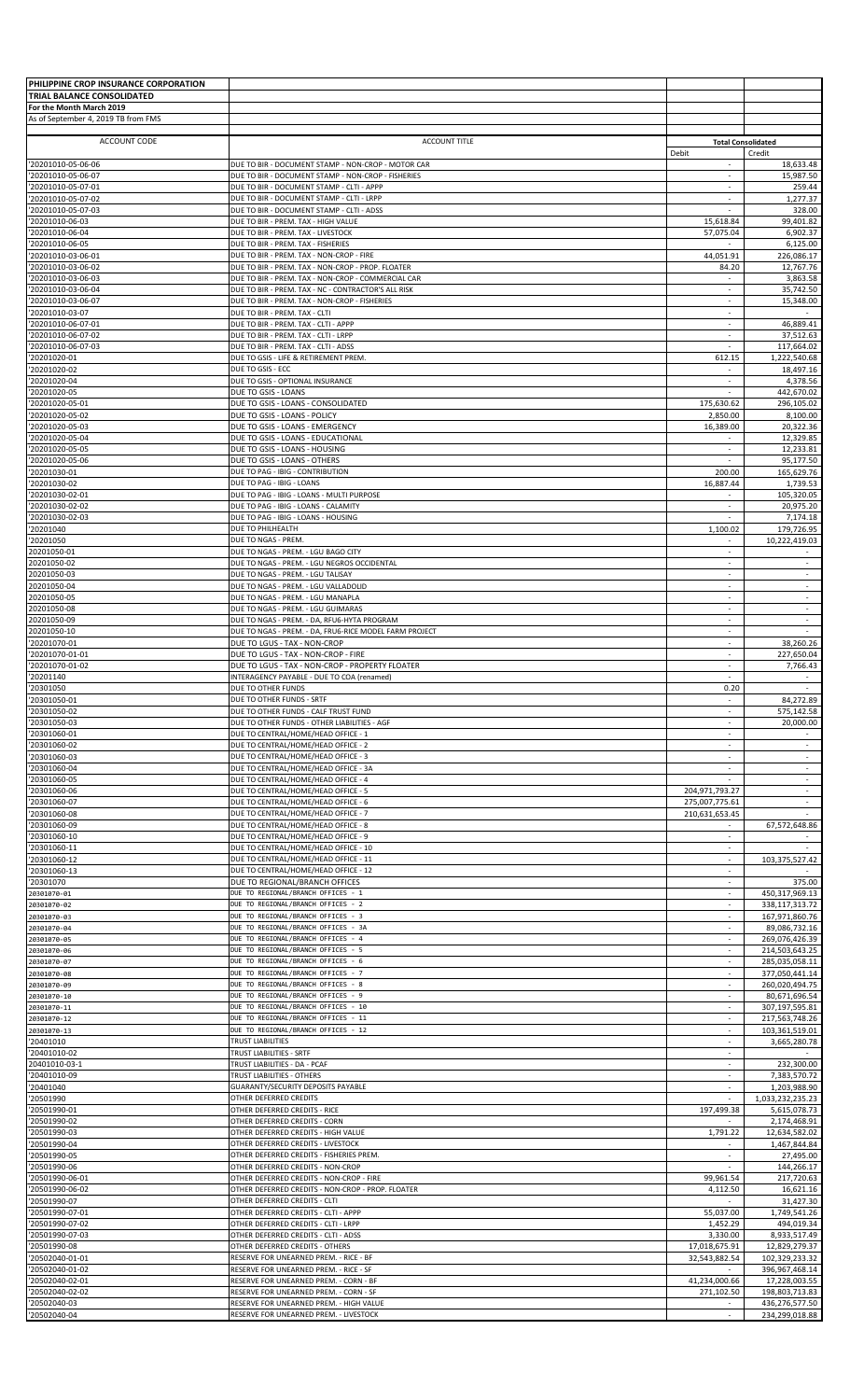| PHILIPPINE CROP INSURANCE CORPORATION    |                                                                                           |                                    |                                     |
|------------------------------------------|-------------------------------------------------------------------------------------------|------------------------------------|-------------------------------------|
| TRIAL BALANCE CONSOLIDATED               |                                                                                           |                                    |                                     |
| For the Month March 2019                 |                                                                                           |                                    |                                     |
| As of September 4, 2019 TB from FMS      |                                                                                           |                                    |                                     |
| ACCOUNT CODE                             | <b>ACCOUNT TITLE</b>                                                                      |                                    |                                     |
|                                          |                                                                                           | Debit                              | <b>Total Consolidated</b><br>Credit |
| '20502040-05                             | RESERVE FOR UNEARNED PREM. - FISHERIES                                                    |                                    | 19,212,852.64                       |
| '20502040-06                             | RESERVE FOR UNEARNED PREM. - NON-CROP                                                     | 8,022.00                           | 5,905,676.90                        |
| '20502040-06-01                          | RESERVE FOR UNEARNED PREM. - FIRE                                                         |                                    | 8,747,663.17                        |
| '20502040-06-02                          | RESERVE FOR UNEARNED PREM. - PROP. FLOATER                                                | 14,714.93                          | 6,656,444.03                        |
| '20502040-06-03<br>'20502040-07-01       | RESERVE FOR UNEARNED PREM. - COMMERCIAL CAR<br>RESERVE FOR UNEARNED PREM. - CLTI - APPP   | $\sim$                             | 980.00<br>6,978,586.62              |
| '20502040-07-02                          | RESERVE FOR UNEARNED PREM. - CLTI - LRPP                                                  | 16,681.48                          | 6,183,448.52                        |
| '20502040-07-03                          | RESERVE FOR UNEARNED PREM. - CLTI - ADSS                                                  |                                    | 17,501,452.01                       |
| '20601020                                | LEAVE BENEFITS PAYABLE                                                                    |                                    | 69,903,622.22                       |
| '20601990-01                             | OTHER PROVISIONS - PROVIDENT FUND                                                         | 5,334.79                           | 1.040.760.24                        |
| '20601990-02<br>21099090                 | OTHER PROVISIONS - INDEMNITY FLUCTUATION<br>DIVIDENDS PAYABLE                             | $\overline{\phantom{a}}$           | 306,879,000.00<br>160,900,598.63    |
| '21099120-01                             | RETURN PREM. PAYABLE - RICE                                                               | 29,075.78                          | 1,618,619.40                        |
| '21099120-02                             | RETURN PREM. PAYABLE - CORN                                                               |                                    | 24,273.64                           |
| '21099120-03                             | RETURN PREM. PAYABLE - HIGH VALUE                                                         | ×.                                 | 201,235.64                          |
| '21099120-04                             | RETURN PREM. PAYABLE - LIVESTOCK                                                          | $\overline{\phantom{a}}$           |                                     |
| '21099120-05                             | RETURN PREM. PAYABLE - FISHERIES                                                          | $\sim$                             | $\sim$                              |
| '21099120-06<br>'21099120-07             | RETURN PREM. PAYABLE - NCI<br>RETURN PREM. PAYABLE - CLTI                                 | $\sim$<br>$\sim$                   | ÷<br>$\sim$                         |
| '21099990                                | <b>OTHER PAYABLES</b>                                                                     | $\sim$                             | 65.70                               |
| '21099990-01                             | OTHER PAYABLES - ACCRUED EXPENSES                                                         | 866,580.68                         | 5,581,170.08                        |
| '21099990-02                             | OTHER PAYABLES - SERVICE FEE PAYABLE                                                      |                                    | 306,501.58                          |
| '21099990-03                             | OTHER PAYABLES - NHMF                                                                     | $\sim$                             |                                     |
| '21099990-04                             | OTHER PAYABLES - EMPLOYEES ASSOCIATION<br>OTHER PAYABLES - OTHERS                         | 630.00                             | $\sim$                              |
| '21099990-05<br>'21101100-07             | ACCRUED BENEFITS PAYABLE - CLTI                                                           | 179,657.25<br>$\sim$               | 4,991,170.78                        |
| '21201010-02-03                          | DUE TO BIR - DOCUMENT STAMP - HIGH VALUE                                                  | $\sim$                             | $\sim$                              |
| '21201010-02-07-01                       | DUE TO BIR - DOCUMENT STAMP - CLTI - APPP                                                 | $\sim$                             | $\sim$                              |
| '21201010-02-07-02                       | DUE TO BIR - DOCUMENT STAMP - CLTI - LRPP                                                 |                                    |                                     |
| '21201010-02-07-03                       | DUE TO BIR - DOCUMENT STAMP - CLTI - ADSS                                                 | $\omega$                           | $\sim$                              |
| '21201010-03-03                          | DUE TO BIR - PREM. TAX - HIGH VALUE                                                       | $\sim$                             | $\sim$                              |
| '21201010-03-07-01<br>'21201010-03-07-02 | DUE TO BIR - PREM. TAX - CLTI - APPP<br>DUE TO BIR - PREM. TAX - CLTI - LRPP              | $\sim$                             | $\sim$                              |
| '21201010-03-07-03                       | DUE TO BIR - PREM. TAX - CLTI - ADSS                                                      | ×.                                 | $\sim$                              |
| '21201020-03-01                          | DUE TO GSIS - LIFE & RETIREMENT PREM.                                                     | $\sim$                             | $\sim$                              |
| '21201020-03-02                          | DUE TO GSIS - ECC (SIF)                                                                   |                                    | $\sim$                              |
| '21201020-03-03                          | DUE TO GSIS - LOANS - EMERGENCY                                                           | $\sim$                             | $\blacksquare$                      |
| '21201020-03-04                          | DUE TO GSIS - LOANS - EDUCATIONAL                                                         | $\sim$                             | $\sim$                              |
| '21201020-03-05                          | DUE TO GSIS - LOANS - HOUSING                                                             | $\sim$                             | $\sim$                              |
| 21201020-03-06                           | DUE TO GSIS - LOANS - OTHERS                                                              | $\sim$                             | $\sim$                              |
| 21201020-04<br>'21201030-01              | DUE TO GSIS - OPTIONAL INSURANCE<br>DUE TO PAG - IBIG - CONTRIBUTION                      | $\sim$<br>$\overline{\phantom{a}}$ | ÷<br>$\overline{\phantom{a}}$       |
| '21201030-02-01                          | DUE TO PAG - IBIG - LOANS - MULTI PURPOSE                                                 | $\sim$                             | $\sim$                              |
| '21201040                                | DUE TO PHILHEALTH                                                                         |                                    |                                     |
| '21401010-09                             | TRUST LIABILITIES - OTHERS                                                                | 525,000.00                         | 1,003,688.80                        |
| '21501990                                | OTHER DEFERRED CREDITS                                                                    | $\sim$                             | 66,920,933.85                       |
| '21501990-01                             | OTHER DEFERRED CREDITS - RICE                                                             | $\sim$                             | 34,393.81                           |
| '21501990-02                             | OTHER DEFERRED CREDITS - CORN                                                             |                                    | 2,408.90                            |
| '21501990-03<br>'21501990-04             | OTHER DEFERRED CREDITS - HIGH VALUE                                                       | 313,657.04                         |                                     |
| '21501990-05                             | OTHER DEFERRED CREDITS - LIVESTOCK<br>OTHER DEFERRED CREDITS - FISHERIES PREM             |                                    | 419,517.53<br>2,813.54              |
| '21501990-06-01                          | OTHER DEFERRED CREDITS - NON-CROP - FIRE                                                  |                                    | 151,544.04                          |
| '21501990-06-02                          | OTHER DEFERRED CREDITS - NON-CROP - PROP. FLOATER                                         | 11,626.04                          |                                     |
| '21501990-07-01                          | OTHER DEFERRED CREDITS - CLTI - APPP                                                      | $\sim$                             | 79,408.25                           |
| '21501990-07-02                          | OTHER DEFERRED CREDITS - CLTI - LRPP                                                      |                                    | 35,597.03                           |
| '21501990-07-03                          | OTHER DEFERRED CREDITS - CLTI - ADSS                                                      | $\sim$                             | 244,664.42                          |
| '21501990-08                             | OTHER DEFERRED CREDITS - OTHERS                                                           | $\overline{\phantom{a}}$           | 1,221,352.69                        |
| '21502040-01-01<br>'21502040-01-02       | RESERVE FOR UNEARNED PREM. - RICE - BF<br>RESERVE FOR UNEARNED PREM. - RICE - SF          | $\sim$                             |                                     |
| '21502040-02-01                          | RESERVE FOR UNEARNED PREM. - CORN - BF                                                    | ×.                                 | $\sim$                              |
| '21502040-02-02                          | RESERVE FOR UNEARNED PREM. - CORN - SF                                                    |                                    |                                     |
| '21502040-03                             | RESERVE FOR UNEARNED PREM. - HIGH VALUE                                                   | $\sim$                             | $\sim$                              |
| '21502040-04                             | RESERVE FOR UNEARNED PREM. - LIVESTOCK                                                    |                                    |                                     |
| '21502040-05                             | RESERVE FOR UNEARNED PREM. - FISHERIES                                                    | ×.                                 | $\sim$                              |
| '21502040-06-01                          | RESERVE FOR UNEARNED PREM. - FIRE                                                         | $\sim$                             | $\sim$                              |
| '21502040-06-02<br>'21502040-07-01       | RESERVE FOR UNEARNED PREM. - PROP. FLOATER<br>RESERVE FOR UNEARNED PREM. - CLTI - APPP    | $\sim$                             | ÷.                                  |
| '21502040-07-02                          | RESERVE FOR UNEARNED PREM. - CLTI - LRPP                                                  | $\sim$                             |                                     |
| '21502040-07-03                          | RESERVE FOR UNEARNED PREM. - CLTI - ADSS                                                  | $\sim$                             | 10,545.00                           |
| '21601020                                | LEAVE BENEFITS PAYABLE                                                                    | $\sim$                             |                                     |
| '21601990-01                             | OTHER PROVISIONS - PROVIDENT FUND                                                         | $\sim$                             |                                     |
| '29999120-01                             | RETURN PREM. PAYABLE - RICE                                                               | $\sim$                             | 2,734,642.02                        |
| '29999120-02<br>'29999120-03             | RETURN PREM. PAYABLE - CORN<br>RETURN PREM. PAYABLE - HIGH VALUE                          | $\sim$                             | 762,744.77<br>19,845.10             |
| '29999120-04                             | RETURN PREM. PAYABLE - LIVESTOCK                                                          | ×.                                 | 18,617.21                           |
| '29999120-06                             | RETURN PREM. PAYABLE - NON-CROP                                                           | $\overline{\phantom{a}}$           | 419.55                              |
| '29999120-07                             | RETURN PREM. PAYABLE - CLTI                                                               |                                    | 91,035.00                           |
| '29999990                                | OTHER PAYABLES                                                                            | 23,788.60                          | 2,670,140.18                        |
| '29999990-01                             | OTHER PAYABLES - ACCRUED EXPENSES                                                         | 165,300.00                         | 22,462,265.93                       |
| 29999990-01-01<br>'29999990-02           | OTHER PAYABLES - SERVICE FEE PAYABLE<br>OTHER PAYABLES - SERVICE FEE PAYABLE              | $\sim$                             | 1,034,614.96                        |
| 29999990-01-02                           | OTHER PAYABLES - NHMF                                                                     |                                    | 1,681.51                            |
| 29999990-01-03                           | OTHER PAYABLES - EMPLOYEES ASSOCIATION                                                    | 1,425.00                           | 83,380.93                           |
| 29999990-04                              | OTHER PAYABLES - EMPLOYEES ASSOCIATION                                                    | $\sim$                             |                                     |
| 29999990-02                              | OTHER PAYABLES - OTHERS                                                                   |                                    | 19,729,749.34                       |
| '29999990-05                             | OTHER PAYABLES - OTHERS                                                                   | $\sim$                             |                                     |
| '30101030                                | CONTRIBUTED CAPITAL                                                                       | $\sim$                             | 1,314,295,215.35                    |
| '30201010<br>'30301020                   | REVALUATION SURPLUS<br>REVENUE/INCOME & EXPENSE SUMMARY                                   | $\sim$                             |                                     |
| '30701010                                | RETAINED EARNINGS/(DEFICIT)                                                               | 13,062,989.71                      | 216,410,549.39                      |
| 30701011                                 | <b>DIVIDENDS</b>                                                                          |                                    |                                     |
| '30801010                                | SHARE CAPITAL                                                                             | $\sim$                             | 100,000,000.00                      |
| '30801020                                | SHARE PREM.                                                                               |                                    | 159,451,430.53                      |
| 40202200                                 | DIVIDENDS INCOME                                                                          | ×.                                 |                                     |
| '40202210                                | <b>INTEREST INCOME</b>                                                                    | $\overline{\phantom{a}}$           | 878.04                              |
| '40202210-01                             | INTEREST INCOME - LOCAL BANKS                                                             | $\sim$<br>$\sim$                   | 3,651,939.91                        |
| '40202210-03<br>40202210-09              | <b>INTEREST INCOME - BONDS</b><br>INTEREST INCOME HELD TO MATURITY (HTM) FINANCIAL ASSETS | $\sim$                             | 34,921,964.94                       |
| '40202250                                | INS./REINS.PREM.                                                                          | $\sim$                             |                                     |
| '40202250-01-01                          | INS./REINS.PREM. - RICE - BF                                                              |                                    | 97,900.00                           |
| '40202250-01-01-01                       | INS./REINS.PREM. - RICE - BF - FARMER SHARE                                               |                                    | 13,596,043.91                       |
| '40202250-01-01-02                       | INS./REINS.PREM. - RICE - BF - LI SHARE                                                   | ×.                                 | 7,815,977.85                        |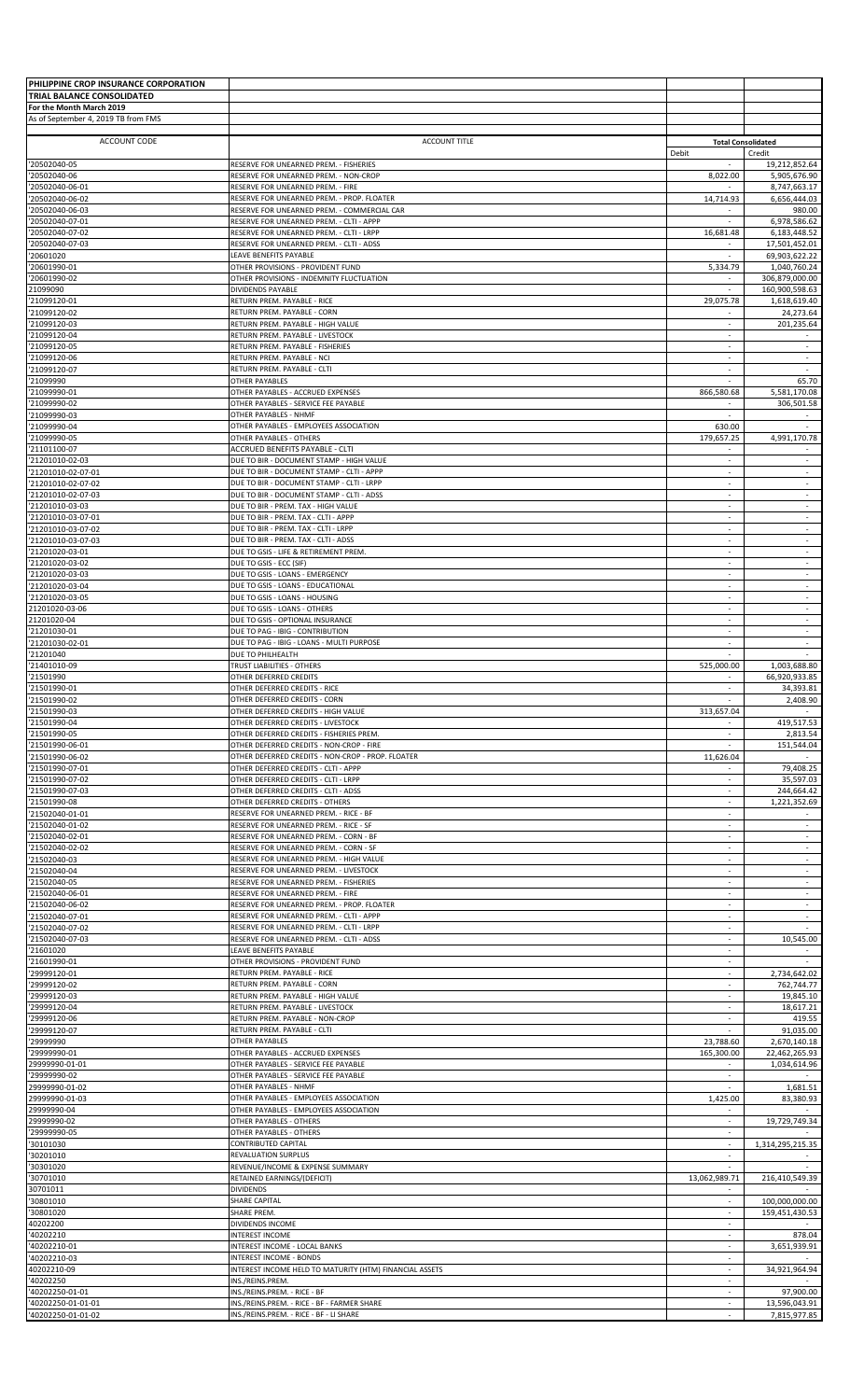| PHILIPPINE CROP INSURANCE CORPORATION          |                                                                                                                                           |                                    |                                     |
|------------------------------------------------|-------------------------------------------------------------------------------------------------------------------------------------------|------------------------------------|-------------------------------------|
| TRIAL BALANCE CONSOLIDATED                     |                                                                                                                                           |                                    |                                     |
| For the Month March 2019                       |                                                                                                                                           |                                    |                                     |
| As of September 4, 2019 TB from FMS            |                                                                                                                                           |                                    |                                     |
|                                                |                                                                                                                                           |                                    |                                     |
| ACCOUNT CODE                                   | <b>ACCOUNT TITLE</b>                                                                                                                      | Debit                              | <b>Total Consolidated</b><br>Credit |
| '40202250-01-01-03                             | INS./REINS.PREM. - RICE - BF - GOV'T. SHARE                                                                                               | ÷                                  | 22,684,569.19                       |
| '40202250-01-01-04                             | INS./REINS.PREM. - RICE - BF - RSBSA                                                                                                      | $\sim$                             | 18,878,559.15                       |
| '40202250-01-01-05                             | INS./REINS.PREM. - RICE - BF - DA PROJ.                                                                                                   | $\overline{\phantom{a}}$           |                                     |
| '40202250-01-01-05-01                          | INS./REINS.PREM. - RICE - BF - DA PROJ. - SIKAT SAKA                                                                                      | $\sim$                             | 75,861,339.63                       |
| '40202250-01-01-05-05                          | INS./REINS.PREM. - RICE - BF - DA PROJ. - PUNLA                                                                                           | $\overline{\phantom{a}}$           | 301,640.00                          |
| '40202250-01-01-05-06                          | INS./REINS.PREM. - RICE - BF - DA PROJ. - PLEA                                                                                            | $\sim$                             | 2,723,826.30                        |
| '40202250-01-01-05-07                          | INS./REINS.PREM. - RICE - BF - DA PROJ. - SURE                                                                                            |                                    | 10,750.00                           |
| '40202250-01-01-05-08                          | INS./REINS.PREM. - RICE - BF - DA PROJ. - HYBRID                                                                                          | $\sim$                             |                                     |
| '40202250-01-01-06<br>'40202250-01-01-06-01    | INS./REINS.PREM. - RICE - BF - DAR<br>INS./REINS.PREM. - RICE - BF - DAR - APCP                                                           | $\overline{\phantom{a}}$<br>$\sim$ | 32,890,934.61                       |
| '40202250-01-01-06-02                          | INS./REINS.PREM. - RICE - BF - DAR - AIP                                                                                                  | ÷.                                 | 238,250.00                          |
| '40202250-01-01-07                             | INS./REINS.PREM. - RICE - BF - SPL. PROJ.                                                                                                 | $\sim$                             |                                     |
| 40202250-01-01-07-03                           | INS./REINS.PREM. - RICE - BF - AGRI AGRA                                                                                                  | $\sim$                             | 1,500.00                            |
| '40202250-01-02                                | INS./REINS.PREM. - RICE - SFF                                                                                                             | $\sim$                             | 356,458.60                          |
| '40202250-01-02-01                             | INS./REINS.PREM. - RICE - SFF - FARMER SHARE                                                                                              | $\sim$                             | 5,406,845.68                        |
| '40202250-01-02-03                             | INS./REINS.PREM. - RICE - SFF - GOV'T. SHARE                                                                                              | $\sim$                             | 52,148,730.27                       |
| '40202250-01-02-04                             | INS./REINS.PREM. - RICE - SFF - RSBSA                                                                                                     | $\sim$                             | 316,143,498.14                      |
| '40202250-01-02-05                             | INS./REINS.PREM. - RICE - SFF - DA PROJ.                                                                                                  | $\overline{\phantom{a}}$           | 7,178,520.00                        |
| '40202250-01-02-05-01                          | INS./REINS.PREM. - RICE - SFF - DA PROJ. - SIKAT SAKA                                                                                     | $\sim$                             | 157,500.00                          |
| '40202250-01-02-05-04                          | INS./REINS.PREM. - RICE - SFF - DA PROJ. - HYTA<br>INS./REINS.PREM. - RICE - SFF - DA PROJ. - PUNLA                                       | $\overline{\phantom{a}}$<br>$\sim$ |                                     |
| '40202250-01-02-05-05<br>'40202250-01-02-05-06 | INS./REINS.PREM. - RICE - SFF - DA PROJ. - PLEA                                                                                           |                                    | 1,800.00<br>714,525.00              |
| '40202250-01-02-05-08                          | INS./REINS.PREM. - RICE - SFF - DA PROJ. - HYBRID                                                                                         | $\sim$                             | 562,285.00                          |
| '40202250-01-02-05-09                          | INS./REINS.PREM. - RICE - SFF - DA PROJ. - RICE MODEL FARM                                                                                | $\overline{\phantom{a}}$           |                                     |
| '40202250-01-02-06                             | INS./REINS.PREM. - RICE - SFF - DAR                                                                                                       | $\sim$                             | 415,996.60                          |
| '40202250-01-02-06-01                          | INS./REINS.PREM. - RICE - SFF - DAR - APCP                                                                                                | $\sim$                             |                                     |
| '40202250-01-02-06-02                          | INS./REINS.PREM. - RICE - SFF - DAR - AIP                                                                                                 | $\sim$                             | 1,240,161.60                        |
| '40202250-01-02-07                             | INS./REINS.PREM. - RICE - SFF - SPL. PROJ                                                                                                 | $\overline{\phantom{a}}$           | 15,114,432.40                       |
| '40202250-01-02-07-02                          | INS./REINS.PREM. - RICE - SFF - SPL. PROJ. - YOL&A                                                                                        | $\sim$                             | 2,471,586.95                        |
| '40202250-02-01                                | INS./REINS.PREM. - CORN - BF                                                                                                              | $\sim$                             | 269,044.28                          |
| '40202250-02-01-01                             | INS./REINS.PREM. - CORN - BF - FARMER SHARE                                                                                               | $\sim$                             | 4,108,197.17                        |
| '40202250-02-01-02                             | INS./REINS.PREM. - CORN - BF - LI SHARE                                                                                                   | $\sim$                             | 2,458,885.74                        |
| '40202250-02-01-03                             | INS./REINS.PREM. - CORN - BF - GOV'T. SHARE                                                                                               |                                    | 7,425,675.26                        |
| '40202250-02-01-04<br>'40202250-02-01-05       | INS./REINS.PREM. - CORN - BF - RSBSA<br>INS./REINS.PREM. - CORN - BF - DA PROJ.                                                           | $\sim$<br>$\overline{\phantom{a}}$ | 6,725,738.61                        |
| '40202250-02-01-05-01                          | INS./REINS.PREM. - CORN - BF - DA PROJ. - SIKAT SAKA                                                                                      | $\sim$                             | 446,000.00                          |
| '40202250-02-01-05-05                          | INS./REINS.PREM. - CORN - BF - DA PROJ. - PUNLA                                                                                           | $\overline{\phantom{a}}$           | 242,500.00                          |
| '40202250-02-01-05-06                          | INS./REINS.PREM. - CORN - BF - DA PROJ. - PLEA                                                                                            | $\sim$                             | 772,350.00                          |
| '40202250-02-01-05-07                          | INS/REINS PREM - CORN - BF - DA PROJECTS - SURE                                                                                           | $\overline{\phantom{a}}$           |                                     |
| '40202250-02-01-06-01                          | INS./REINS.PREM. - CORN - BF - DAR - APCP                                                                                                 | $\sim$                             | 4,778,451.15                        |
| '40202250-02-01-06-02                          | INS./REINS.PREM. - CORN - BF - DAR - AIP                                                                                                  |                                    | 61,100.00                           |
| '40202250-02-01-07                             | INS./REINS.PREM. - CORN - BF - SPL. PROJ.                                                                                                 | $\sim$                             |                                     |
| '40202250-02-02                                | INS./REINS.PREM. - CORN - SFF                                                                                                             | $\sim$                             | 330,370.00                          |
| '40202250-02-02-01                             | INS./REINS.PREM. - CORN - SFF - FARMER SHARE                                                                                              | $\sim$                             | 2,232,026.72                        |
| '40202250-02-02-03                             | INS./REINS.PREM. - CORN - SFF - GOV'T. SHARE                                                                                              | $\sim$                             | 26,423,363.67                       |
| '40202250-02-02-04                             | INS./REINS.PREM. - CORN - SFF - RSBSA                                                                                                     | $\sim$                             | 100,839,975.20                      |
| '40202250-02-02-05<br>'40202250-02-02-05-05    | INS./REINS.PREM. - CORN - SFF - DA PROJ.<br>INS./REINS.PREM. - CORN - SFF - DA PROJ. - PUNLA                                              | $\sim$                             | 4,630,680.00                        |
| '40202250-02-02-05-06                          | INS./REINS.PREM. - CORN - SFF - DA PROJ. - PLEA                                                                                           | $\sim$                             | 177,800.00                          |
| '40202250-02-02-05-08                          | INS./REINS.PREM. - CORN - SFF - DA PROJ. - HYBRID                                                                                         | $\sim$                             |                                     |
| '40202250-02-02-06                             | INS./REINS.PREM. - CORN - SFF - DAR                                                                                                       | $\sim$                             | 20,600.00                           |
| '40202250-02-02-06-01                          | INS./REINS.PREM. - CORN - SFF - DAR - APCP                                                                                                |                                    |                                     |
| '40202250-02-02-06-02                          | INS./REINS.PREM. - CORN - SFF - DAR - AIP                                                                                                 | $\sim$                             | 2,440,790.00                        |
| '40202250-02-02-07                             | INS./REINS.PREM. - CORN - SFF - SPL. PROJ.                                                                                                | $\overline{\phantom{a}}$           | 3,152,145.00                        |
| '40202250-02-02-07-02                          | INS./REINS.PREM. - CORN - SFF - SPL. PROJ. - YOL&A                                                                                        | $\sim$                             | 4,500.00                            |
| '40202250-03                                   | INS./REINS.PREM. - HIGH VALUE                                                                                                             |                                    | 142,893.27                          |
| '40202250-03-01                                | INS./REINS.PREM. - HIGH VALUE - BF                                                                                                        | $\sim$                             | 191,202.66                          |
| '40202250-03-01-01                             | INS./REINS.PREM. - HIGH VALUE - BF - FARMER SHARE                                                                                         | $\sim$                             | 3,368,270.05                        |
| '40202250-03-01-03                             | INS./REINS.PREM. - HIGH VALUE - BF - GOV'T. SHARE                                                                                         | $\sim$                             | 52,153.50                           |
| '40202250-03-01-04                             | INS./REINS.PREM. - HIGH VALUE - BF - RSBSA                                                                                                | $\sim$<br>$\sim$                   | 5,871,350.78                        |
| '40202250-03-01-05                             | INS./REINS.PREM. - HIGH VALUE - BF - DA PROJ.<br>INS./REINS.PREM. - HIGH VALUE - BF - DA PROJ. - PUNLA                                    | $\sim$                             |                                     |
| '40202250-03-01-05-05<br>'40202250-03-01-05-06 | INS./REINS.PREM. - HIGH VALUE - BF - DA PROJ. - PLEA                                                                                      |                                    | 2,147,387.25                        |
| '40202250-03-01-05-07                          | INS./REINS.PREM. - HIGH VALUE - BF - DA PROJ. - SURE                                                                                      | $\sim$                             |                                     |
| '40202250-03-01-06                             | INS./REINS.PREM. - HIGH VALUE - BF - DAR                                                                                                  | $\sim$                             |                                     |
| '40202250-03-01-06-01                          | INS./REINS.PREM. - HIGH VALUE - BF - DAR - APCP                                                                                           | $\sim$                             | 2,393,031.02                        |
| '40202250-03-01-07                             | INS./REINS.PREM. - HIGH VALUE - BF - SPL. PROJ.                                                                                           |                                    | 4,550.00                            |
| '40202250-03-02                                | INS./REINS.PREM. - HIGH VALUE - SFF                                                                                                       | $\sim$                             | 110,238.48                          |
| '40202250-03-02-01                             | INS./REINS.PREM. - HIGH VALUE - SFF - FARMER SHARE                                                                                        | $\overline{\phantom{a}}$           | 51,473.35                           |
| '40202250-03-02-03                             | INS./REINS.PREM. - HIGH VALUE - SFF - GOV'T. SHARE                                                                                        | $\sim$                             | 23,190,447.26                       |
| '40202250-03-02-04                             | INS./REINS.PREM. - HIGH VALUE - SFF - RSBSA                                                                                               |                                    | 142,294,167.20                      |
| '40202250-03-02-05                             | INS./REINS.PREM. - HIGH VALUE - SFF - DA PROJ.                                                                                            | $\sim$                             | 8,762,405.54                        |
| '40202250-03-02-05-06<br>'40202250-03-02-06    | INS./REINS.PREM. - HIGH VALUE - SFF - DA PROJ. - PLEA<br>INS./REINS.PREM. - HIGH VALUE - SFF - DAR                                        | $\overline{\phantom{a}}$           | 19,250.00<br>1,799,954.81           |
| '40202250-03-02-06-01                          | INS./REINS.PREM. - HIGH VALUE - SFF - DAR - APCP                                                                                          | $\sim$                             | 299,880.00                          |
| '40202250-03-02-06-02                          | INS./REINS.PREM. - HIGH VALUE - SFF - DAR - AIP                                                                                           | $\sim$                             | 1,839,974.20                        |
| '40202250-03-02-07                             | INS./REINS.PREM. - HIGH VALUE - SFF - SPL. PROJ.                                                                                          | $\sim$                             | 8,009,656.79                        |
| '40202250-03-02-07-02                          | INS./REINS.PREM. - HIGH VALUE - SFF - SPL. PROJ. - YOL&A                                                                                  | $\sim$                             | 24,010.00                           |
| '40202250-04                                   | INS./REINS.PREM. - LIVESTOCK                                                                                                              |                                    |                                     |
| '40202250-04-01                                | INS./REINS.PREM. - LIVESTOCK - BF                                                                                                         | $\sim$                             | 923,870.00                          |
| '40202250-04-01-01                             | INS./REINS.PREM. - LIVESTOCK - BF - FARMER SHARE                                                                                          | $\sim$                             | 272,659.49                          |
| '40202250-04-01-03                             | INS./REINS.PREM. - LIVESTOCK - BF - GOV'T. SHARE                                                                                          |                                    | 1,050.00                            |
| '40202250-04-01-04                             | INS./REINS.PREM. - LIVESTOCK - BF - RSBSA                                                                                                 | $\sim$                             | 17,311.20                           |
| '40202250-04-01-05-05                          | INS./REINS.PREM. - LIVESTOCK - BF - DA PROJ. - PUNLA                                                                                      | $\overline{\phantom{a}}$           | 170,290.00                          |
| '40202250-04-01-05-06                          | INS./REINS.PREM. - LIVESTOCK - BF - DA PROJ. - PLEA                                                                                       | $\sim$                             | 259,809.04                          |
| '40202250-04-01-06-01                          | INS./REINS.PREM. - LIVESTOCK - BF - DAR - APCP                                                                                            | $\sim$                             | 92,404.91                           |
| '40202250-04-01-07<br>'40202250-04-02          | INS./REINS.PREM. - LIVESTOCK - BF - SPL. PROJ.<br>INS./REINS.PREM. - LIVESTOCK - SFF                                                      | $\overline{\phantom{a}}$           | 411,465.00                          |
| '40202250-04-02-01                             | INS./REINS.PREM. - LIVESTOCK - SFF - FARMER SHARE                                                                                         | $\sim$                             | 113,086.13                          |
| '40202250-04-02-03                             | INS./REINS.PREM. - LIVESTOCK - SFF - GOV'T. SHARE                                                                                         | $\sim$                             | 14,387,644.46                       |
| '40202250-04-02-04                             | INS./REINS.PREM. - LIVESTOCK - SFF - RSBSA                                                                                                | $\sim$                             | 60,383,370.88                       |
| '40202250-04-02-05                             | INS./REINS.PREM. - LIVESTOCK - SFF - DA PROJ.                                                                                             | $\sim$                             | 973,140.50                          |
| '40202250-04-02-05-05                          | INS./REINS.PREM. - LIVESTOCK - SFF - DA PROJ. - PUNLA                                                                                     |                                    | 19,389.00                           |
| '40202250-04-02-05-06                          | INS./REINS.PREM. - LIVESTOCK - SFF - DA PROJ. - PLEA                                                                                      | $\sim$                             | 152,537.50                          |
| '40202250-04-02-06                             | INS./REINS.PREM. - LIVESTOCK - SFF - DAR                                                                                                  | $\sim$                             | 1,227,012.50                        |
| '40202250-04-02-06-01                          | INS./REINS.PREM. - LIVESTOCK - SFF - DAR - APCP                                                                                           | $\sim$                             | 69,960.00                           |
| '40202250-04-02-06-02                          | INS./REINS.PREM. - LIVESTOCK - SFF - DAR - AIP                                                                                            |                                    | 61,350.00                           |
| '40202250-04-02-07                             | INS./REINS.PREM. - LIVESTOCK - SFF - SPL. PROJ.                                                                                           | $\sim$                             | 3,085,401.80                        |
| '40202250-04-02-07-02<br>'40202250-04-02-07-03 | INS./REINS.PREM. - LIVESTOCK - SFF - SPL. PROJ. - YOL&A<br>INSURANCE/REINSURANCE PREMIUM - LIVESTOCK - SFF - SPECIAL PROJECTS - AGRI-AGRA | $\overline{\phantom{a}}$<br>$\sim$ | 410,364.00<br>800,790.00            |
| '40202250-05-01                                | INS./REINS.PREM. - FISHERIES - BF                                                                                                         |                                    | 1,842,425.87                        |
| '40202250-05-01-01                             | INS./REINS.PREM. - FISHERIES - BF - FARMER SHARE                                                                                          | $\sim$                             |                                     |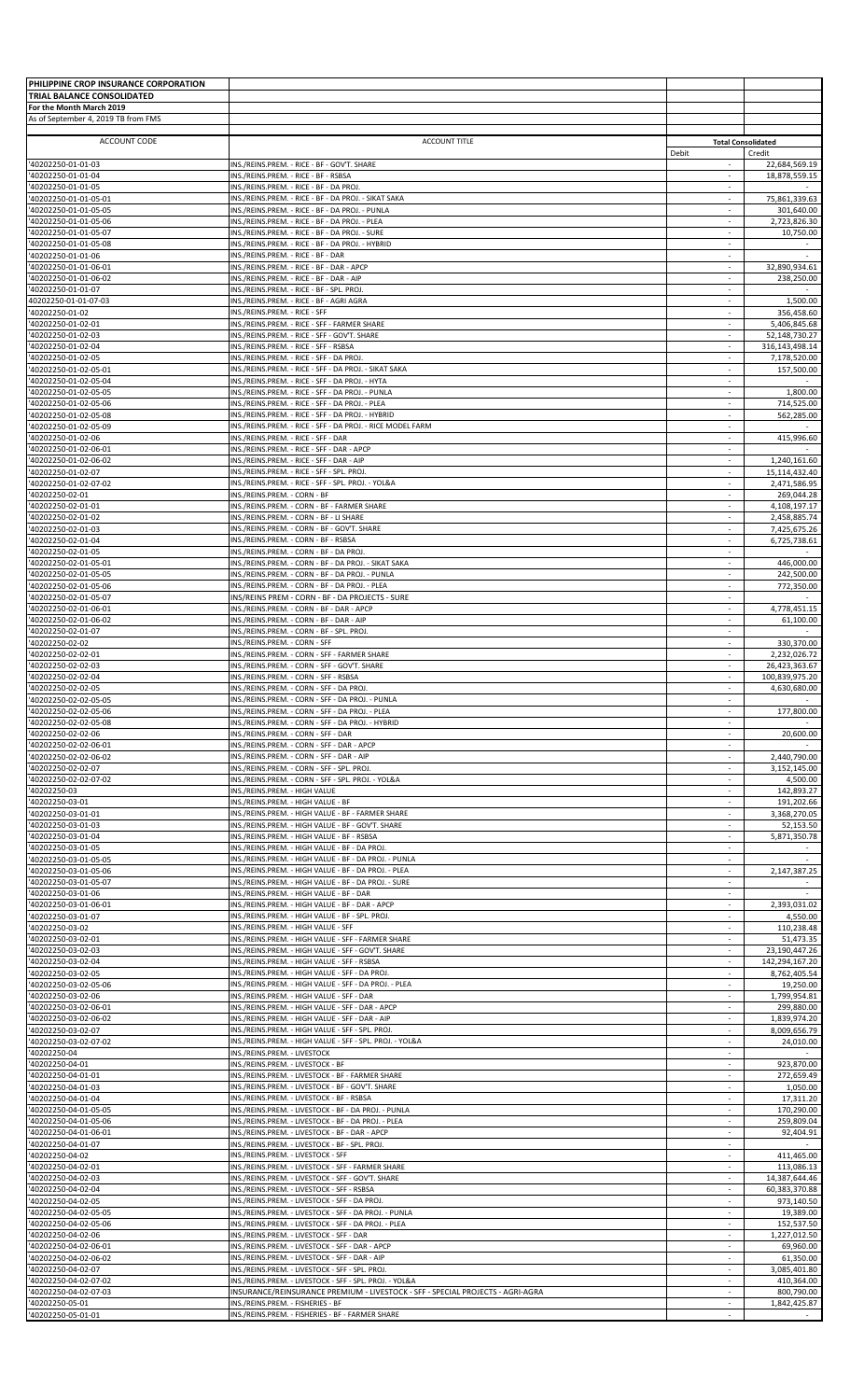| PHILIPPINE CROP INSURANCE CORPORATION                  |                                                                                                                                                                                     |                                           |                                    |
|--------------------------------------------------------|-------------------------------------------------------------------------------------------------------------------------------------------------------------------------------------|-------------------------------------------|------------------------------------|
| TRIAL BALANCE CONSOLIDATED<br>For the Month March 2019 |                                                                                                                                                                                     |                                           |                                    |
| As of September 4, 2019 TB from FMS                    |                                                                                                                                                                                     |                                           |                                    |
| ACCOUNT CODE                                           | <b>ACCOUNT TITLE</b>                                                                                                                                                                |                                           | <b>Total Consolidated</b>          |
| '40202250-05-01-04                                     | INS./REINS.PREM. - FISHERIES - BF - RSBSA                                                                                                                                           | Debit<br>×.                               | Credit<br>2,063,978.00             |
| '40202250-05-01-05<br>'40202250-05-01-05-06            | INS./REINS.PREM. - FISHERIES - BF - DA PROJ.<br>INS./REINS.PREM. - FISHERIES - BF - DA PROJ. - PLEA                                                                                 | $\overline{\phantom{a}}$<br>$\sim$        | $\sim$                             |
| '40202250-05-02                                        | INS./REINS.PREM. - FISHERIES - SFF                                                                                                                                                  | $\sim$                                    | $\omega$                           |
| '40202250-05-02-01<br>'40202250-05-02-03               | INS./REINS.PREM. - FISHERIES - SFF - FARMER SHARE<br>INS./REINS.PREM. - FISHERIES - SFF - GOV'T. SHARE                                                                              | $\sim$<br>$\sim$                          | 386,957.80                         |
| '40202250-05-02-04                                     | INS./REINS.PREM. - FISHERIES - SFF - RSBSA                                                                                                                                          | $\overline{\phantom{a}}$<br>÷.            | 4,693,452.85                       |
| '40202250-05-02-05<br>'40202250-05-02-06               | INS./REINS.PREM. - FISHERIES - SFF - DA PROJ.<br>INS/REINS PREM - FISHERIES - SFF - DAR                                                                                             | $\sim$                                    | 82,363.33<br>3,200.00              |
| '40202250-05-02-06-02<br>'40202250-05-02-07            | INS./REINS.PREM. - FISHERIES - SFF - DAR - AIP<br>INS./REINS.PREM. - FISHERIES - SFF - SPL. PROJ.                                                                                   | $\sim$                                    | 16,450.00<br>52,086.40             |
| '40202250-05-02-07-02                                  | INS./REINS.PREM. - FISHERIES - SFF - SPL. PROJ. - YOL&A                                                                                                                             | $\omega$                                  |                                    |
| '40202250-06<br>'40202250-06-01                        | INS./REINS.PREM. - NON-CROP<br>INS./REINS.PREM. - NON-CROP - FIRE                                                                                                                   | $\overline{\phantom{a}}$<br>$\sim$        | $\sim$                             |
| '40202250-06-01-01                                     | INS./REINS.PREM. - NON-CROP - FIRE - BF                                                                                                                                             | $\overline{\phantom{a}}$                  | 1,170,571.39                       |
| '40202250-06-01-01-01<br>'40202250-06-01-01-04         | INS./REINS.PREM. - NON-CROP - FIRE - BF - FARMER SHARE<br>INS./REINS.PREM. - NON-CROP - FIRE - BF - RSBSA                                                                           | ×.<br>$\overline{\phantom{a}}$            | 1,297,800.00                       |
| '40202250-06-01-01-06-01                               | INS./REINS.PREM. - NON-CROP - FIRE - BF - DAR - APCP                                                                                                                                | ×.                                        |                                    |
| '40202250-06-01-01-07<br>'40202250-06-01-02-01         | INS./REINS.PREM. - NON-CROP - FIRE - BF - SPL. PROJ<br>INS./REINS.PREM. - NON-CROP - FIRE - SFF - FARMER SHARE                                                                      | $\sim$                                    | 1,417,633.89                       |
| '40202250-06-01-02-04<br>40202250-06-01-02-07          | INS./REINS.PREM. - NON-CROP - FIRE - SFF - RSBSA                                                                                                                                    | $\sim$                                    | 118,507.56                         |
| '40202250-06-01-02-07-02                               | INS/REINS PREM - NON-CROP - FIRE - SFF - SPECIAL PROJECTS<br>INSURANCE/REINSURANCE PREMIUM - NON-CROP - FIRE - SFF - SPECIAL PROJECTS - YOLANDA                                     | $\sim$                                    | 26,716.02<br>40,692.42             |
| '40202250-06-02<br>'40202250-06-02-01-01               | INS./REINS.PREM. - NC - PROP. FLOATER<br>INS./REINS.PREM. - NC - PROP. FLOATER - BF - FARMER SHARE                                                                                  | $\sim$<br>$\sim$                          | 51,390.00                          |
| '40202250-06-02-01-03                                  | INS./REINS.PREM. - NC - PROP. FLOATER - BF - GOV'T. SHARE                                                                                                                           | $\overline{\phantom{a}}$                  | 154,200.00                         |
| '40202250-06-02-01-04<br>'40202250-06-02-01-05-05      | INS./REINS.PREM. - NC - PROP. FLOATER - BF - RSBSA<br>INS./REINS.PREM. - NC - PF - BF - DA PROJ. - PUNLA                                                                            | $\mathcal{L}$<br>$\overline{\phantom{a}}$ | 1,174,420.00                       |
| '40202250-06-02-01-05-06                               | INSURANCE/REINSURANCE PREMIUM - NON-CROP - PROPERTY FLOATER - BF - DA PROJECTS - PLEA                                                                                               | $\sim$                                    | $\sim$                             |
| '40202250-06-02-01-06-02<br>'40202250-06-02-01-07      | INS./REINS.PREM. - NC - PROP. FLOATER - BF - DAR - AIP<br>INS./REINS.PREM. - NC - PROP. FLOATER - BF - SPL. PROJ                                                                    | $\mathcal{L}$                             | 5,332.50                           |
| '40202250-06-02-02-01                                  | INS./REINS.PREM. - NC - PROP. FLOATER - SFF - FARMER SHARE                                                                                                                          | $\overline{\phantom{a}}$                  | 24,850.00                          |
| '40202250-06-02-02-03<br>'40202250-06-02-02-04         | INS./REINS.PREM. - NC - PROP. FLOATER - SFF - GOV'T. SHARE<br>INS./REINS.PREM. - NC - PROP. FLOATER - SFF - RSBSA                                                                   | $\sim$<br>÷.                              | 1,003,300.00<br>7,022,122.56       |
| '40202250-06-02-02-05                                  | INS./REINS.PREM. - NC - PROP. FLOATER - SFF - DA PROJ                                                                                                                               | $\sim$                                    | 166,900.00                         |
| '40202250-06-02-02-06-02<br>40202250-06-02-02-05       | INS./REINS.PREM. - NC - PROP. FLOATER - SFF - DAR - AIP<br>INS./REINS.PREM. - NC - PROP. FLOATER - SFF - DA PROJ.                                                                   | $\sim$<br>$\sim$                          |                                    |
| 40202250-06-02-02-06                                   | INS./REINS.PREM. - NC - PROP. FLOATER - SFF - DAR                                                                                                                                   | $\sim$                                    | 5,400.00                           |
| '40202250-06-02-02-07<br>'40202250-06-02-02-07-02      | INS./REINS.PREM. - NC - PROP. FLOATER - SFF - SPL. PROJ.<br>INS./REINS.PREM. - NC - PF - SFF - SPL. PROJ. - YOLANDA                                                                 | $\sim$<br>$\sim$                          | 235,604.00<br>240,962.05           |
| 40202250-06-07-01-01<br>'40202250-06-07-01-03          | INS./REINS.PREM. - NC - FISHERIES - BF - FARMER SHARE<br>INS/REINS PREM - NON-CROP - FISHERIES - BF - GOVERNMENT SHARE                                                              | $\mathcal{L}$                             | 209,800.00                         |
| '40202250-06-07-01-04                                  | INS./REINS.PREM. - NC - FISHERIES - BF - RSBSA                                                                                                                                      | $\overline{\phantom{a}}$                  | 11,500.00                          |
| '40202250-06-07-01-05-06<br>'40202250-06-07-02         | INS./REINS.PREM. - NC - FISHERIES - BF - DA PROJ. - PLEA<br>INS./REINS.PREM. - NC - FISHERIES - SFF                                                                                 | $\sim$                                    | $\sim$                             |
| '40202250-06-07-02-01                                  | INSURANCE/REINSURANCE PREMIUM - NON-CROP - FISHERIES - SFF - FARMER SHARE                                                                                                           | $\mathcal{L}$                             | 11,980.20                          |
| '40202250-06-07-02-03<br>'40202250-06-07-02-04         | INS./REINS.PREM. - NC - FISHERIES - SFF - GOV'T. SHARE<br>INS./REINS.PREM. - NC - FISHERIES - SFF - RSBSA                                                                           | $\sim$<br>$\sim$                          | 361,200.00<br>2,679,385.46         |
| '40202250-06-07-02-05                                  | INS./REINS.PREM. - NC - FISHERIES - SFF - DA PROJ.                                                                                                                                  |                                           |                                    |
| '40202250-06-07-02-07<br>'40202250-07-01               | INS./REINS.PREM. - NC - FISHERIES - SFF - SPL. PROJ.<br>INS./REINS.PREM. - CLTI - APPP                                                                                              | $\sim$<br>$\sim$                          | 31,840.00<br>803,704.05            |
| '40202250-07-01-01                                     | INS./REINS.PREM. - CLTI - APPP - BF                                                                                                                                                 |                                           | 173.137.50                         |
| '40202250-07-01-01-01<br>'40202250-07-01-02            | INS./REINS.PREM. - CLTI - APPP - BF - FARMER SHARE<br>INS./REINS.PREM. - CLTI - APPP - SFF                                                                                          | ×.<br>$\sim$                              | 413,499.37<br>1,434,001.88         |
| '40202250-07-01-02-01                                  | INS./REINS.PREM. - CLTI - APPP - SFF - FARMER SHARE<br>INS./REINS.PREM. - CLTI - APPP - SFF - RSBSA                                                                                 | $\sim$                                    | 833,528.85                         |
| '40202250-07-01-02-04<br>'40202250-07-01-02-07-02      | INS./REINS.PREM. - CLTI - APPP - SFF - SPL. PROJ. - YOL&A                                                                                                                           | $\sim$<br>$\mathcal{L}$                   | 2,444,425.00                       |
| '40202250-07-02<br>'40202250-07-02-01                  | INS./REINS.PREM. - CLTI - LRPP<br>INS./REINS.PREM. - CLTI - LRPP - BF                                                                                                               | $\overline{\phantom{a}}$<br>$\sim$        | 602,532.10<br>296,959.21           |
| '40202250-07-02-01-01                                  | INS./REINS.PREM. - CLTI - LRPP - BF - FARMER SHARE                                                                                                                                  |                                           | 1,453,523.12                       |
| '40202250-07-02-01-05-06<br>'40202250-07-02-01-05-07   | INS./REINS.PREM. - CLTI - LRPP - BF - DA PROJ. - PLEA<br>INSURANCE/REINSURANCE PREMIUM - CLTI - LRPP - BF - DA PROJECTS - SURE                                                      | $\mathcal{L}$<br>$\overline{\phantom{a}}$ | 174,183.75<br>3,900.00             |
| '40202250-07-02-02                                     | INS./REINS.PREM. - CLTI - LRPP - SFF                                                                                                                                                | $\sim$                                    | 11,900.89                          |
| '40202250-07-02-02-01<br>'40202250-07-02-02-05-06      | INS./REINS.PREM. - CLTI - LRPP - SFF - FARMER SHARE<br>INSURANCE/REINSURANCE PREMIUM - CLTI - LRPP - SFF - DA PROJECTS - PLEA                                                       | $\sim$                                    | 375,875.81                         |
| '40202250-07-03                                        | INS./REINS.PREM. - CLTI - ADSS                                                                                                                                                      | $\sim$                                    | 587,177.75                         |
| '40202250-07-03-01<br>'40202250-07-03-01-01            | INS./REINS.PREM. - CLTI - ADSS - BF<br>INS./REINS.PREM. - CLTI - ADSS - BF - FARMER SHARE                                                                                           | $\sim$                                    | 1,118,500.00<br>222,865.25         |
| '40202250-07-03-02                                     | INS./REINS.PREM. - CLTI - ADSS - SFF                                                                                                                                                | 4,000.00                                  | 710,030.00                         |
| '40202250-07-03-02-01<br>'40202250-07-03-02-04         | INS./REINS.PREM. - CLTI - ADSS - SFF - FARMER SHARE<br>INS./REINS.PREM. - CLTI - ADSS - SFF - RSBSA                                                                                 | $\sim$                                    | 6,572,873.16                       |
| '40202251-01<br>40202251-07                            | INSURANCE/REINSURANCE PREMIUM DISCOUNT - RICE<br>INS./REINS.PREM. DISCOUNT - CLTI                                                                                                   | $\mathcal{L}$<br>$\sim$                   | $\sim$<br>$\overline{\phantom{a}}$ |
| '40202251-07-02-02-01                                  | INS./REINS.PREM. DISC. - CLTI - LRPP - SFF - FARMER SHARE                                                                                                                           | 18,228.43                                 |                                    |
| 40202251-07-03<br>'40202251-07-03-02-01                | INS./REINS. PREM. DISC. - CLTI - ADSS<br>INS./REINS.PREM. DISC. - CLTI - ADSS - SFF - FARMER SHARE                                                                                  | 370.00                                    | 100.00                             |
| '40202252-02-01                                        | RETURNS & CANCELLATIONS OF INS./REINS.PREM. - CORN - BF                                                                                                                             | $\sim$                                    |                                    |
| '40202252-04-02-01<br>'40202252-06-01-02-01            | RETURNS AND CANCELLATIONS OF INSURANCE/REINSURANCE PREMIUMS - LIVESTOCK - SFF - FARMER SHARE<br>RETURNS AND CANCELLATIONS OF INS/REINS PREMS - NON-CROP - FIRE - SFF - FARMER SHARE | 40,971.92                                 | $\sim$                             |
| '40202253-01-01                                        | INS./REINS. PREM. RESERVES - RICE - BF                                                                                                                                              | 27,837,986.71                             | 6,522,525.04                       |
| '40202253-01-01-01<br>'40202253-01-01-04               | INS./REINS. PREM. RESERVES - RICE - BF - REG.<br>INS./REINS. PREM. RESERVES - RICE - BF - RSBSA                                                                                     | 23,603,521.06<br>1,041,399.76             | 761,156.66<br>972,524.33           |
| '40202253-01-01-05-01                                  | INS./REINS. PREM. RESERVES - RICE - BF - DA PROJ. - SIKAT SAKA                                                                                                                      | 370,132.72                                |                                    |
| '40202253-01-01-05-05<br>'40202253-01-01-06-01         | INS./REINS. PREM. RESERVES - RICE - BF - DA PROJ. - PUNLA<br>INS./REINS. PREM. RESERVES - RICE - BF - DAR - APCP                                                                    | 157,252.63                                | 62,225.00                          |
| '40202253-01-01-07<br>'40202253-01-02                  | INS./REINS. PREM. RESERVES - RICE - BF - SPL. PROJ.<br>INS./REINS. PREM. RESERVES - RICE - SFF                                                                                      | 35,934,773.73                             | 525,471.75                         |
| '40202253-01-02-01                                     | INS./REINS. PREM. RESERVES - RICE - SFF - REG.                                                                                                                                      | 4,345,788.43                              | 129,092,798.51<br>27,356,292.79    |
| '40202253-01-02-04<br>'40202253-01-02-05-05            | INS./REINS. PREM. RESERVES - RICE - SFF - RSBSA<br>INS./REINS. PREM. RESERVES - RICE - SFF - DA PROJ. - PUNLA                                                                       | $\sim$                                    | 39,018,950.89                      |
| '40202253-01-02-05-08                                  | INS./REINS. PREM. RESERVES - RICE - SFF - DA PROJ. - HYBRID                                                                                                                         | ×.                                        | 99,819.28                          |
| '40202253-01-02-07<br>'40202253-02-01                  | INS./REINS. PREM. RESERVES - RICE - SFF - SPL. PROJ.<br>INS./REINS. PREM. RESERVES - CORN - BF                                                                                      | 7,351,324.35                              | 2,052,801.23<br>1,181,958.18       |
| '40202253-02-01-01                                     | INS./REINS. PREM. RESERVES - CORN - BF - REG.                                                                                                                                       | 806,262.84                                | 263,515.63                         |
| '40202253-02-01-04<br>'40202253-02-01-05-05            | INS./REINS. PREM. RESERVES - CORN - BF - RSBSA<br>INS./REINS. PREM. RESERVES - CORN - BF - DA PROJ. - PUNLA                                                                         | 74,069.07<br>3,565.80                     | 759,486.63                         |
| '40202253-02-01-06-01                                  | INSURANCE/REINSURANCE PREMIUM RESERVES - CORN - BF - DAR - APCP                                                                                                                     | 163,952.59                                |                                    |
| '40202253-02-01-07<br>'40202253-02-02                  | INS./REINS. PREM. RESERVES - CORN - BF - SPL. PROJ.<br>INS./REINS. PREM. RESERVES - CORN - SFF                                                                                      | 30,243,045.88                             | 835,115.33<br>23,351,191.83        |
| '40202253-02-02-01<br>'40202253-02-02-04               | INS./REINS. PREM. RESERVES - CORN - SFF - REG.<br>INS./REINS. PREM. RESERVES - CORN - SFF - RSBSA                                                                                   | $\sim$                                    | 2,439,126.81<br>18,160,238.08      |
| '40202253-02-02-07                                     | INS./REINS. PREM. RESERVES - CORN - SFF - SPL. PROJ.                                                                                                                                | $\sim$                                    | 2,243,765.17                       |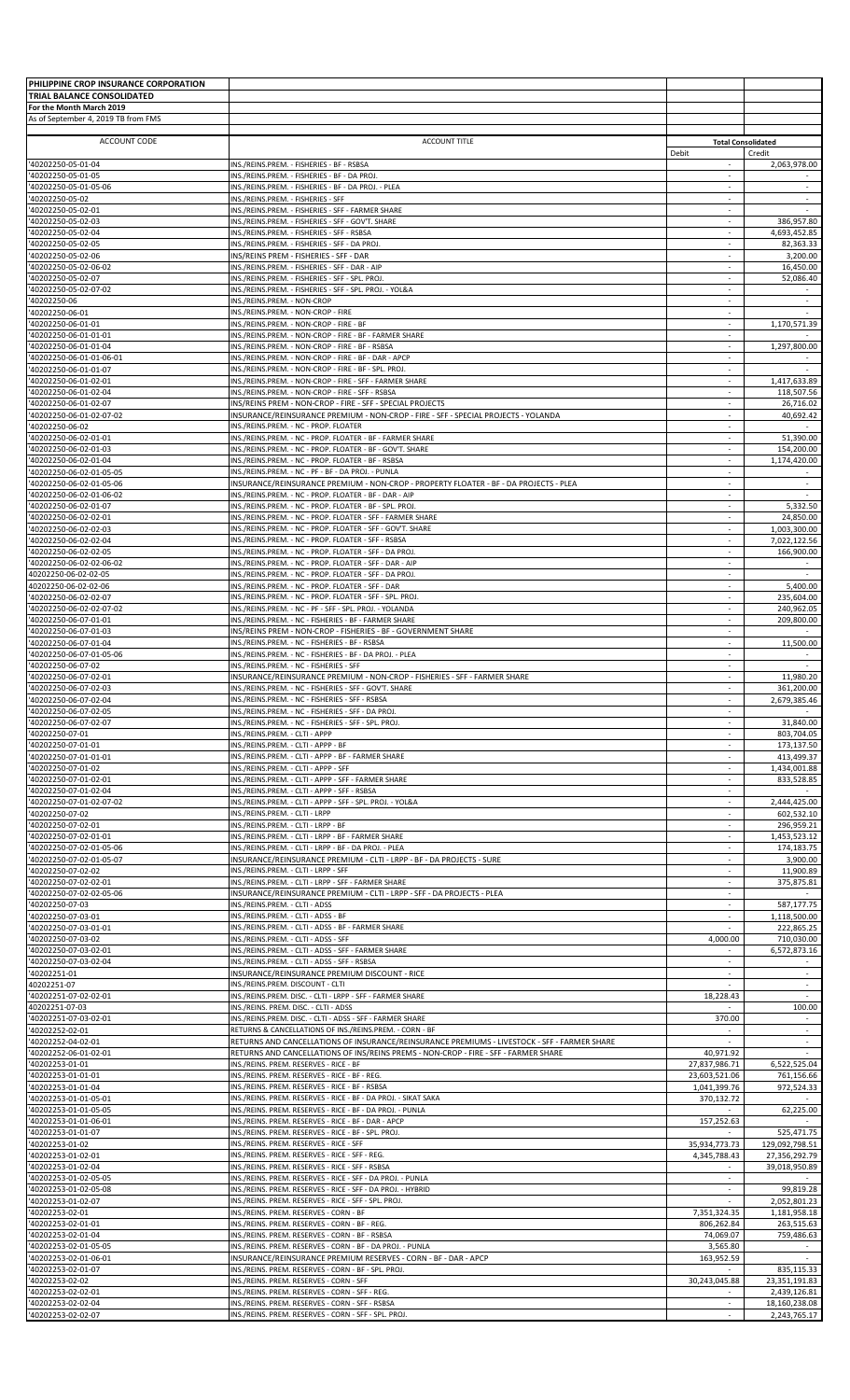| PHILIPPINE CROP INSURANCE CORPORATION         |                                                                                                                                     |                               |                                      |
|-----------------------------------------------|-------------------------------------------------------------------------------------------------------------------------------------|-------------------------------|--------------------------------------|
| TRIAL BALANCE CONSOLIDATED                    |                                                                                                                                     |                               |                                      |
| For the Month March 2019                      |                                                                                                                                     |                               |                                      |
| As of September 4, 2019 TB from FMS           |                                                                                                                                     |                               |                                      |
| ACCOUNT CODE                                  | <b>ACCOUNT TITLE</b>                                                                                                                | <b>Total Consolidated</b>     |                                      |
|                                               |                                                                                                                                     | Debit                         | Credit                               |
| '40202253-03                                  | INS./REINS. PREM. RESERVES - HIGH VALUE                                                                                             | 12,133,537.09                 | 4,717,607.92                         |
| '40202253-03-01-01<br>'40202253-03-01-04      | INS./REINS. PREM. RESERVES - HIGH VALUE - BF - REG.<br>INS./REINS. PREM. RESERVES - HIGH VALUE - BF - RSBSA                         | 23,346.96<br>152,722.52       | 99,911.43<br>1,830,786.41            |
| '40202253-03-01-05-05                         | INS./REINS. PREM. RESERVES - HIGH VALUE - BF - DA PROJ. - PUNLA                                                                     | ÷                             |                                      |
| '40202253-03-01-05-06                         | INS./REINS. PREM. RESERVES - HIGH VALUE - BF - DA PROJ. - PLEA                                                                      | $\overline{\phantom{a}}$      | $\overline{\phantom{a}}$             |
| '40202253-03-01-05-07                         | INS./REINS. PREM. RESERVES - HIGH VALUE - BF - DA PROJ. - SURE                                                                      |                               |                                      |
| '40202253-03-01-06-01                         | INS./REINS. PREM. RESERVES - HIGH VALUE - BF - DAR - APCP                                                                           | 13,697.40                     | 25,172.00                            |
| '40202253-03-01-07<br>'40202253-03-02         | INS./REINS. PREM. RESERVES - HIGH VALUE - BF - SPL. PROJ.<br>INS./REINS. PREM. RESERVES - HIGH VALUE - SFF                          | 1,820.00<br>18,404,773.13     |                                      |
| '40202253-03-02-01                            | INS./REINS. PREM. RESERVES - HIGH VALUE - SFF - REG.                                                                                | 541,386.42                    | $\sim$                               |
| '40202253-03-02-04                            | INS./REINS. PREM. RESERVES - HIGH VALUE - SFF - RSBSA                                                                               | 7,439,272.21                  | ÷                                    |
| '40202253-03-02-05-06                         | INS./REINS. PREM. RESERVES - HIGH VALUE - SFF - DA PROJ. - PLEA                                                                     | 14,651.86                     | $\omega$                             |
| '40202253-03-02-06                            | INSURANCE/REINSURANCE PREMIUM RESERVES - HIGH VALUE - SFF - DAR                                                                     |                               | $\sim$                               |
| '40202253-03-02-07                            | INS./REINS. PREM. RESERVES - HIGH VALUE - SFF - SPL. PROJ<br>INS./REINS. PREM. RESERVES - LIVESTOCK                                 | 2,606,787.09                  |                                      |
| '40202253-04<br>'40202253-04-01               | INS./REINS. PREM. RESERVES - LIVESTOCK - BF                                                                                         | 5,303,605.00                  | 239,193.63                           |
| '40202253-04-01-01                            | INS./REINS. PREM. RESERVES - LIVESTOCK - BF - REG.                                                                                  | 33,572.00                     | 17,150.00                            |
| '40202253-04-01-04                            | INS./REINS. PREM. RESERVES - LIVESTOCK - BF - RSBSA                                                                                 | 274.00                        |                                      |
| '40202253-04-01-05-06                         | Ins/Reins Prem RESERVES - LIVESTOCK - BF - DA PROJECTS - PLEA                                                                       | $\sim$                        | $\sim$                               |
| '40202253-04-01-06                            | INS/REINS PREM RESERVES - LIVESTOCK - BF - DAR                                                                                      | $\sim$                        |                                      |
| '40202253-04-01-06-01<br>'40202253-04-01-07   | Ins/Reins Prem RESERVES - LIVESTOCK - BF - DAR - APCP<br>INSURANCE/REINSURANCE PREMIUM RESERVES - LIVESTOCK - BF - SPECIAL PROJECTS | $\sim$<br>420.00              | $\sim$                               |
| '40202253-04-02                               | INS./REINS. PREM. RESERVES - LIVESTOCK - SFF                                                                                        | 10,593,891.79                 | $\sim$                               |
| '40202253-04-02-01                            | INS./REINS. PREM. RESERVES - LIVESTOCK - SFF - REG.                                                                                 |                               | 18,735.00                            |
| '40202253-04-02-04                            | INS./REINS. PREM. RESERVES - LIVESTOCK - SFF - RSBSA                                                                                | 8,029,891.88                  | $\sim$                               |
| '40202253-04-02-05-06                         | INSURANCE/REINSURANCE PREMIUM RESERVES - LIVESTOCK - SFF - DA PROJECTS - PLEA                                                       | 1,856.00                      | ÷                                    |
| '40202253-04-02-06-01                         | INS./REINS. PREM. RESERVES - LIVESTOCK - SFF - DAR - APCP                                                                           | $\sim$                        | $\sim$                               |
| '40202253-04-02-07<br>'40202253-05            | INS./REINS. PREM. RESERVES - LIVESTOCK - SFF - SPL. PROJ.<br>INS./REINS. PREM. RESERVES - FISHERIES                                 | 2,373,172.00<br>461,510.72    | 10,638,378.63                        |
| '40202253-05-01-04                            | INS./REINS. PREM. RESERVES - FISHERIES - BF - RSBSA                                                                                 | 51,094.40                     |                                      |
| '40202253-05-01-07                            | INS./REINS. PREM. RESERVES - FISHERIES - BF - SPL. PROJ.                                                                            |                               |                                      |
| '40202253-05-02                               | INS./REINS. PREM. RESERVES - FISHERIES - SFF                                                                                        | 862,895.78                    | 5,860.40                             |
| 40202253-05-02-01                             | INS/REINS PREM RESERVES - FISHERIES - SFF - REGULAR                                                                                 |                               |                                      |
| '40202253-05-02-04<br>'40202253-05-02-06      | INS./REINS. PREM. RESERVES - FISHERIES - SFF - RSBSA<br>INS/REINS PREM RESERVES - FISHERIES - SFF - DAR                             | $\sim$                        | $\omega$<br>$\overline{\phantom{a}}$ |
| 40202253-05-02-07                             | INS./REINS. PREM. RESERVES - FISHERIES - SFF - SPL. PROJ.                                                                           | 10,251.20                     | $\sim$                               |
| 40202253-06                                   | INS./REINS. PREM. RESERVES - NON-CROP                                                                                               | 137,084.00                    |                                      |
| '40202253-06-01                               | INS./REINS. PREM. RESERVES - NON-CROP - FIRE                                                                                        | 1,039,543.66                  | 41,223.15                            |
| '40202253-06-01-01-01                         | INS./REINS. PREM. RESERVES - NON-CROP - FIRE - BF - REG.                                                                            | 3,182.07                      | 584.98                               |
| '40202253-06-01-01-06-01                      | INS./REINS. PREM. RESERVES - NON-CROP - FIRE - BF - DAR - APCP                                                                      | $\sim$                        | $\sim$                               |
| '40202253-06-01-02<br>'40202253-06-01-02-01   | INS./REINS. PREM. RESERVES - NON-CROP - FIRE - SFF<br>INS./REINS. PREM. RESERVES - NC - FIRE - SFF - REG.                           | 823,030.10<br>$\sim$          | $\omega$                             |
| '40202253-06-01-02-07                         | INS./REINS. PREM. RESERVES - NC - FIRE - SFF - SPL. PROJ.                                                                           | $\sim$                        | $\sim$                               |
| '40202253-06-02                               | INS./REINS. PREM. RESERVES - NC - PROP. FLOATER                                                                                     | 499,458.85                    | $\overline{\phantom{a}}$             |
| '40202253-06-02-01-01                         | INS./REINS. PREM. RESERVES - NC - PROP. FLOATER - BF - REG.                                                                         | 741,448.01                    | $\overline{\phantom{a}}$             |
| '40202253-06-02-01-04                         | INS./REINS. PREM. RESERVES - NC - PROP. FLOATER - BF - RSBSA                                                                        | 376,768.00                    | $\sim$                               |
| '40202253-06-02-01-07                         | INS./REINS. PREM. RES. - NC - PROP. FLOATER - BF - SPL. PROJ.                                                                       | 51,653.00                     | $\sim$                               |
| 40202253-06-02-01-07-01<br>'40202253-06-02-02 | INS./REINS. PREM. RES. - NC - PF - BF - SPL. PROJ. - UNDP<br>INS./REINS. PREM. RESERVES - NC - PF - SFF                             | 10,240.00<br>389,164.00       |                                      |
| '40202253-06-02-02-01                         | INS./REINS. PREM. RESERVES - NC - PF - SFF - REG.                                                                                   |                               | 9,540.00                             |
| '40202253-06-02-02-04                         | INS./REINS. PREM. RESERVES - NC - PF - SFF - RSBSA                                                                                  | 211,143.39                    |                                      |
| '40202253-06-02-02-07                         | INS./REINS. PREM. RESERVES - NC - PF - SFF - SPL. PROJ.                                                                             | 18,696.00                     |                                      |
| '40202253-06-07                               | INS./REINS. PREM. RESERVES - NC - FISHERIES                                                                                         | 26,474.88                     | $\sim$                               |
| '40202253-06-07-02<br>'40202253-06-07-02-04   | INS./REINS. PREM. RESERVES - NC - FISHERIES - SFF<br>INS./REINS. PREM. RESERVES - NC - FISHERIES - SFF - RSBSA                      | 1,006,960.00<br>264,855.30    | ÷<br>$\sim$                          |
| '40202253-07-01                               | INS./REINS. PREM. RESERVES - CLTI - APPP                                                                                            | 720,122.35                    |                                      |
| '40202253-07-01-01                            | INSURANCE/REINSURANCE PREMIUM RESERVES - CLTI - APPP - BF                                                                           |                               | 13,680.00                            |
| '40202253-07-01-01-01                         | INS./REINS. PREM. RESERVES - CLTI - APPP - BF - REG.                                                                                | 8,040.00                      |                                      |
| '40202253-07-01-02                            | INS./REINS. PREM. RESERVES - CLTI - APPP - SFF                                                                                      | 174,517.09                    | 46.305.00                            |
| '40202253-07-01-02-01                         | INS./REINS. PREM. RESERVES - CLTI - APPP - SFF - REG.<br>INS./REINS. PREM. RESERVES - CLTI - LRPP                                   | 61,075.74                     | 34.292.52                            |
| '40202253-07-02<br>40202253-07-02-01          | INS./REINS. PREM. RESERVES - CLTI - LRPP - BF                                                                                       | 258,302.24<br>27,682.73       | 6,906.73                             |
| '40202253-07-02-01-01                         | INS./REINS. PREM. RESERVES - CLTI - LRPP - BF - REG.                                                                                | 47,867.41                     | 169,060.25                           |
| '40202253-07-02-01-05-06                      | INSURANCE/REINSURANCE PREMIUM RESERVES - CLTI - LRPP - BF - DA PROJECTS - PLEA                                                      |                               |                                      |
| '40202253-07-02-02                            | INS./REINS. PREM. RESERVES - CLTI - LRPP - SFF                                                                                      | 355,026.78                    | $\sim$                               |
| '40202253-07-02-02-01                         | INS./REINS. PREM. RESERVES - CLTI - LRPP - SFF - REG.                                                                               |                               | 1,626.64                             |
| '40202253-07-03<br>'40202253-07-03-01-01      | INS./REINS. PREM. RESERVES - CLTI - ADSS<br>INS./REINS. PREM. RESERVES - CLTI - ADSS - BF - REG.                                    | 1,242,659.40                  | 95,836.00<br>950.00                  |
| '40202253-07-03-02                            | INS./REINS. PREM. RESERVES - CLTI - ADSS - SFF                                                                                      | 1,194,968.87                  |                                      |
| '40202253-07-03-02-01                         | INS./REINS. PREM. RESERVES - CLTI - ADSS - SFF - REG.                                                                               | 547,994.10                    | $\sim$                               |
| '40301010-01                                  | SUBSIDY FROM NAT'L. GOV'T.                                                                                                          |                               |                                      |
| '40402010                                     | INCOME FROM GRANTS & DONATIONS IN CASH                                                                                              | $\sim$                        | $\sim$                               |
| '40501040<br>40501110                         | GAIN ON SALE OF PROP., PLANT & EQUIPMENT<br>GAIN FROM CHANGES IN FAIR VALUE OF FIN'L. INSTRUMENTS                                   | $\sim$                        | $\overline{\phantom{a}}$             |
| '40603990                                     | MISCELLANEOUS INCOME                                                                                                                | 8,270.68                      | 514,964.41                           |
| '40603990-01                                  | MISC. INCOME - COMMISSION INCOME ON REINSURANCE                                                                                     | $\sim$                        | 140,307.93                           |
| '422                                          | DUE TO BIR                                                                                                                          | $\sim$                        | $\sim$                               |
| '422A                                         | TRUST LIABILITY WITHHOLDING TAX                                                                                                     |                               | $\sim$                               |
| '50101010<br>'50102010                        | SALARIES & WAGES - REG.                                                                                                             | 26,608,393.12<br>1,193,160.92 | ÷<br>$\overline{\phantom{a}}$        |
| '50102020                                     | PERSONNEL ECONOMIC RELIEF ALL. (PERA)<br>REPRESENTATION ALL. (RA)                                                                   | 1,230,450.00                  | $\sim$                               |
| '50102030                                     | TRANSPORTATION ALL. (TA)                                                                                                            | 1,178,586.00                  |                                      |
| '50102040                                     | CLOTHING/UNIFORM ALL.                                                                                                               | 1,224,000.00                  | $\omega$                             |
| '50102050                                     | SUBSISTENCE ALL.                                                                                                                    | 4,000.00                      | $\overline{\phantom{a}}$             |
| '50102070                                     | QUARTERS ALL.                                                                                                                       | 28,000.00                     | $\sim$                               |
| '50102080<br>'50102100                        | PRODUCTIVITY INCENTIVE ALL<br><b>HONORARIA</b>                                                                                      | 45,000.00                     | $\sim$                               |
| '50102120                                     | LONGEVITY PAY                                                                                                                       | 135,400.90                    | $\overline{\phantom{a}}$             |
| '50102130                                     | <b>OVERTIME &amp; NIGHT PAY</b>                                                                                                     | 527.008.32                    | $\overline{\phantom{a}}$             |
| '50102140                                     | YEAR END & 13TH MONTH BONUS                                                                                                         |                               | ÷                                    |
| '50102150                                     | <b>CASH GIFT</b>                                                                                                                    | $\sim$                        | $\sim$                               |
| '50102990                                     | OTHER BONUSES & ALL.S                                                                                                               | $\sim$                        | $\sim$                               |
| '50102990-34<br>'50102990-35                  | OTHER BONUSES AND ALLOWANCES - MEAL<br>OTHER BONUSES AND ALLOWANCES - RICE SUBSIDY                                                  | 125,950.00<br>425,082.00      | ÷<br>$\blacksquare$                  |
| '50102990-36                                  | OTHER BONUSES AND ALLOWANCES - CHILDRENS                                                                                            | 112,620.60                    | $\sim$                               |
| '50102990-37                                  | OTHER BONUSES AND ALLOWANCES - LOYALTY                                                                                              | 20,170.32                     | $\sim$                               |
| '50102990-38                                  | OTHER BONUSES AND ALLOWANCES - MEDICAL, DENTAL AND HOSPITALIZATION                                                                  | 6,448.13                      |                                      |
| '50103010                                     | RETIREMENT & LIFE INSURANCE PREM.                                                                                                   | 3,244,773.54                  | $\sim$                               |
| '50103020                                     | PAG - IBIG CONTRIBUTIONS                                                                                                            | 60,400.00                     |                                      |
| '50103030<br>'50103040                        | PHILHEALTH CONTRIBUTIONS<br>EMPLOYEES COMPENSATION INSURANCE PREM                                                                   | 275,473.02<br>56,300.00       | $\sim$                               |
| '50103050                                     | PROVIDENT/WELFARE FUND CONTRIBUTIONS                                                                                                | 1,615,088.18                  | $\sim$                               |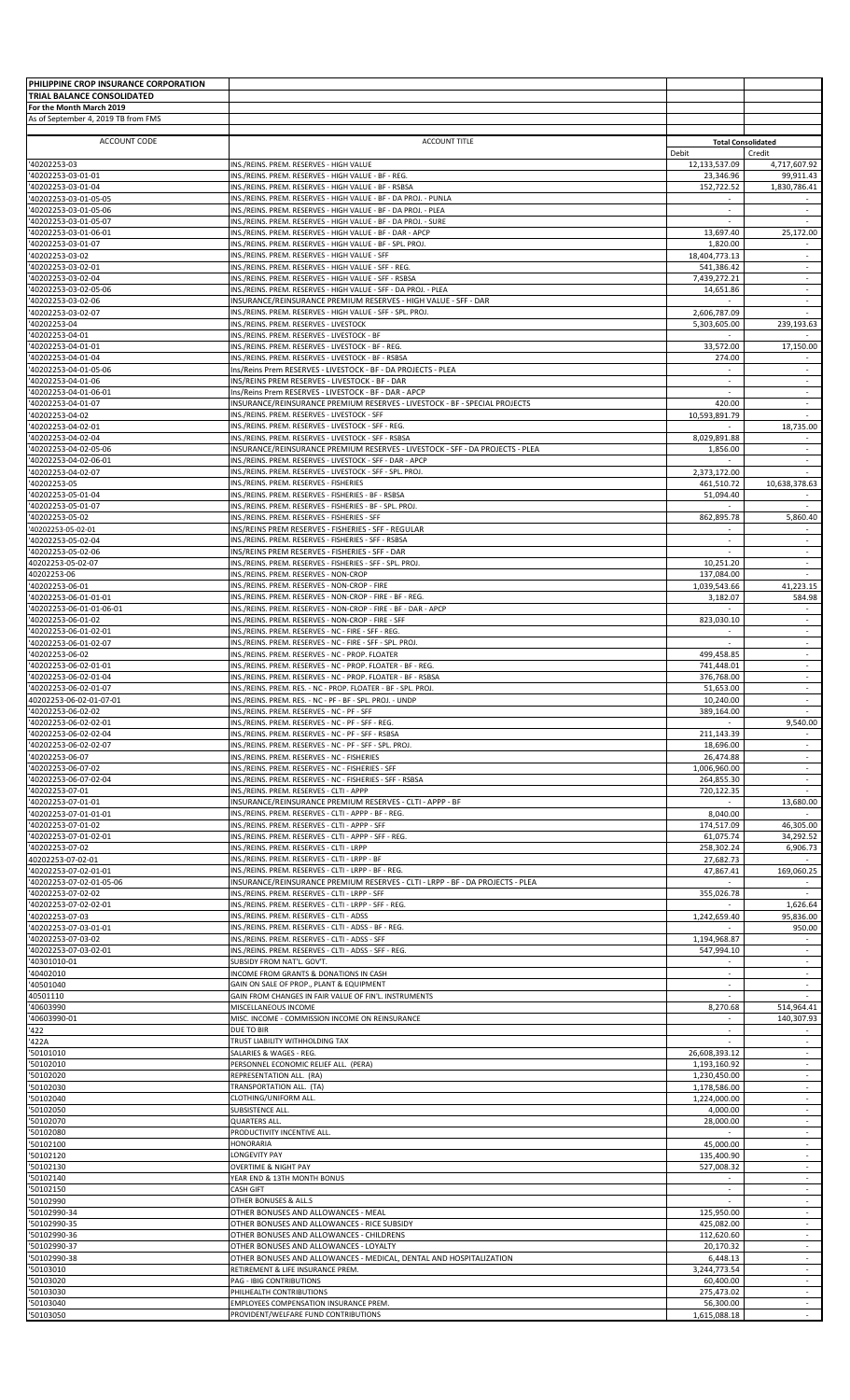| PHILIPPINE CROP INSURANCE CORPORATION                  |                                                                                                                                           |                                    |                                                      |
|--------------------------------------------------------|-------------------------------------------------------------------------------------------------------------------------------------------|------------------------------------|------------------------------------------------------|
| TRIAL BALANCE CONSOLIDATED<br>For the Month March 2019 |                                                                                                                                           |                                    |                                                      |
| As of September 4, 2019 TB from FMS                    |                                                                                                                                           |                                    |                                                      |
| ACCOUNT CODE                                           | <b>ACCOUNT TITLE</b>                                                                                                                      |                                    | <b>Total Consolidated</b>                            |
|                                                        |                                                                                                                                           | Debit                              | Credit                                               |
| 50104020<br>'50104030                                  | RETIREMENT GRATUITY<br>TERMINAL LEAVE BENEFITS                                                                                            | 94,630.31                          | $\overline{\phantom{a}}$<br>$\overline{\phantom{a}}$ |
| '50104990                                              | OTHER PERSONNEL BENEFITS                                                                                                                  |                                    | ÷                                                    |
| '50201010<br>'50201020                                 | TRAVELING EXPENSES - LOCAL<br>TRAVELLING EXPENSES - FOREIGN                                                                               | 9,490,918.11<br>$\sim$             | $\overline{\phantom{a}}$<br>$\sim$                   |
| 50202010                                               | TRAINING EXPENSES                                                                                                                         | 3,634,622.97                       |                                                      |
| '50202030                                              | <b>CULTURAL &amp; ATHLETIC EXPENSES</b>                                                                                                   |                                    | ÷                                                    |
| '50203010<br>'50203020                                 | OFFICE SUPPLIES EXPENSE<br>ACCOUNTABLE FORMS EXPENSES                                                                                     | 2,362,152.11<br>301,805.00         | $\overline{\phantom{a}}$<br>$\sim$                   |
| 50203090                                               | FUEL, OIL, LUBRICANT EXPENSES                                                                                                             | 1,295,710.56                       | $\overline{\phantom{a}}$                             |
| '50203210<br>'50203220                                 | SEMI - EXPENDABLE MACHINERY & EQUIPMENT EXPENSES<br>SEMI - EXP. FURNITURE, FIXTURES & BOOKS EXPENSES                                      | 181,486.84<br>170,944.60           | $\sim$<br>$\overline{\phantom{a}}$                   |
| '50203990                                              | OTHER SUPPLIES & MATERIALS EXPENSES                                                                                                       | 128,158.45                         | $\overline{\phantom{a}}$                             |
| '50204010<br>'50204020                                 | <b>WATER EXPENSES</b><br><b>ELECTRICITY EXPENSES</b>                                                                                      | 183,180.86<br>1,938,809.23         | $\sim$<br>$\overline{\phantom{a}}$                   |
| '50205010                                              | POSTAGE & COURIERS SERVICES                                                                                                               | 279,565.90                         | $\overline{\phantom{a}}$                             |
| 50205020<br>'50205020-01                               | TELEPHONE EXPENSES<br>TELEPHONE EXPENSES - MOBILE                                                                                         | 18,502.34<br>253,332.74            | $\overline{\phantom{a}}$<br>$\sim$                   |
| '50205020-02                                           | TELEPHONE EXPENSES - L&LINE                                                                                                               | 238,871.16                         | $\overline{\phantom{a}}$                             |
| 50205030<br>50205040                                   | INTERNET SUBSCRIPTION EXPENSES<br>CABLE, SATELLITE, TELEGRAPH & RADIO EXPENSES                                                            | 1,209,083.08<br>92,409.19          | $\sim$<br>$\overline{\phantom{a}}$                   |
| 50207010                                               | <b>SURVEY EXPENSE</b>                                                                                                                     | 980,367.08                         | ÷                                                    |
| '50210030                                              | EXTRAORDINARY & MISCELLANEOUS EXPENSES                                                                                                    | 406,179.27                         | $\overline{\phantom{a}}$                             |
| '50211010<br>50211020                                  | <b>LEGAL SERVICES</b><br><b>AUDITING SERVICES</b>                                                                                         | $\sim$<br>900,672.40               | $\sim$<br>$\overline{\phantom{a}}$                   |
| '50211030                                              | <b>CONSULTANCY SERVICES</b>                                                                                                               | 431,000.00                         | $\overline{\phantom{a}}$                             |
| '50211990<br>50212020                                  | OTHER PROFESSIONAL SERVICES<br><b>JANITORIAL SERVICES</b>                                                                                 | 39,606,106.39<br>557,936.66        | $\overline{\phantom{a}}$<br>$\overline{\phantom{a}}$ |
| '50212030                                              | SECURITY SERVICES                                                                                                                         | 1,258,661.98                       | $\overline{\phantom{a}}$                             |
| '50212990<br>'50213040                                 | OTHER GENERAL SERVICES<br>R&M - BUILDINGS & OTHER STRUCTURES                                                                              | 3,192.69<br>4,703.90               | $\sim$<br>$\overline{\phantom{a}}$                   |
| '50213050                                              | R&M - MACHINERY & EQUIPMENT                                                                                                               | 7,500.00                           | $\overline{\phantom{a}}$                             |
| 50213050-02<br>50213050-03                             | R&M - MACHINERY & EQUIPMENT - OFFICE EQUIPMENT<br>R&M - MACHINERY & EQUIPMENT - IT EQUIPMENT                                              | 192,864.60<br>107,191.00           | $\sim$<br>$\overline{\phantom{a}}$                   |
| 50213060-01                                            | R&M - TRANSPORTATION EQUIPMENT-MOTOR VEHICLES                                                                                             | 878,338.88                         | $\sim$                                               |
| 50213070                                               | R&M - FURNITURES & FIXTURES                                                                                                               |                                    | $\overline{\phantom{a}}$<br>$\sim$                   |
| '50213090<br>'50213210                                 | R&M - LEASED ASSETS IMPROVEMENT<br>R&M - SEMI - EXPENDABLE MACHINERY & EQUIPMENT                                                          | 526,777.48<br>20,957.00            | $\overline{\phantom{a}}$                             |
| '50213220                                              | R&M - SEMI - EXPENDABLE FURNITURES, FIXTURES & BOOKS                                                                                      |                                    | $\sim$                                               |
| 50215010<br>'50215020                                  | TAXES, DUTIES & LICENSES<br>FIDELITY BOND PREM.                                                                                           | 6,340,687.36<br>323,838.76         | $\overline{\phantom{a}}$<br>$\sim$                   |
| 50215030                                               | INSURANCE EXPENSE                                                                                                                         | 324,780.43                         | $\overline{\phantom{a}}$                             |
| 50299010<br>'50299020                                  | ADVERTISING, PROMOTIONAL & MARKETING EXPENSES<br>PRINTING & PUBLICATIONS EXPENSES                                                         | 1,089,807.66<br>3,360.00           | $\overline{\phantom{a}}$<br>$\omega$                 |
| '50299030                                              | REPRESENTATION EXPENSE                                                                                                                    | 611,654.75                         | $\overline{\phantom{a}}$                             |
| '50299040<br>'50299050                                 | TRANSPORTATION & DELIVERY EXPENSES<br>RENT/LEASE EXPENSES                                                                                 | 35,323.60<br>5,914,160.40          | $\overline{\phantom{a}}$<br>$\sim$                   |
| '50299060                                              | MEMBERSHIP DUES & CONTIBUTIONS TO ORGANIZATION                                                                                            | 8,373.50                           |                                                      |
| '50299070                                              | <b>SUBSCRIPTION EXPENSES</b><br><b>DONATIONS</b>                                                                                          | 26,475.25                          | $\overline{\phantom{a}}$                             |
| '50299080<br>50299120                                  | DIRECTORS & COMMITTEE MEMBERS' FEES                                                                                                       | 615,000.00                         | $\overline{\phantom{a}}$                             |
| 50299170-02-06                                         | UNDERWRITING EXPENSE - REINSURANCE PREM. CEDED TREATY - NON-CROP                                                                          |                                    | $\sim$                                               |
| 50299170-05-01<br>50299170-05-02                       | UNDERWRITING EXP.- FEES & COMM. EXP - RICE<br>UNDERWRITING EXP.- FEES & COMM. EXP - CORN                                                  | $\sim$                             | $\overline{\phantom{a}}$<br>$\sim$                   |
| 50299170-05-03                                         | UNDERWRITING EXP.- FEES & COMM. EXP - HIGH VALUE                                                                                          |                                    |                                                      |
| 50299170-05-04<br>50299170-05-05                       | UNDERWRITING EXP.- FEES & COMM. EXP - LIVESTOCK<br>UNDERWRITING EXP.- FEES & COMM. EXP - FISHERIES                                        | $\sim$<br>$\overline{\phantom{a}}$ | $\sim$<br>$\overline{\phantom{a}}$                   |
| 50299170-05-06                                         | UNDERWRITING EXP.- FEES & COMM. EXP - NON-CROP                                                                                            | $\sim$                             | $\overline{\phantom{a}}$                             |
| 50299170-05-06-01<br>50299170-05-06-02                 | UNDERWRITING EXP.- FEES & COMM. EXP - NON-CROP - FIRE<br>UNDERWRITING EXP.- FEES & COMM. EXP - NON-CROP - PROP. FLOATER                   | $\sim$<br>$\sim$                   | $\omega$<br>$\sim$                                   |
| 50299170-05-06-07                                      | UNDERWRITING EXP.- FEES & COMM. EXP - NON-CROP - FISHERIES                                                                                | $\sim$                             | $\overline{\phantom{a}}$                             |
| 50299170-05-07-01<br>50299170-05-07-02                 | UNDERWRITING EXP.- FEES & COMM. EXP - CLTI - APPP<br>UNDERWRITING EXP.- FEES & COMM. EXP - CLTI - LRPP                                    | $\sim$<br>÷.                       | $\overline{\phantom{a}}$<br>$\omega$                 |
| 50299170-05-07-03                                      | UNDERWRITING EXP.- FEES & COMM. EXP - CLTI - ADSS                                                                                         | $\sim$                             | ÷                                                    |
| 50299190-01-01                                         | CROP/NON-CROP INS. BEN. - RICE                                                                                                            | $\sim$                             | $\sim$                                               |
| 50299190-01-01-01<br>50299190-01-01-01-01              | CROP/NON-CROP INS. BEN. - RICE - BF<br>CROP/NON-CROP INS. BEN. - RICE - BF - REG.                                                         | 8,928,447.00                       | ÷                                                    |
| 50299190-01-01-01-04                                   | CROP/NON-CROP INS. BEN. - RICE - BF - RSBSA                                                                                               | 3,896,639.00                       | $\overline{\phantom{a}}$                             |
| 50299190-01-01-01-05<br>50299190-01-01-01-05-01        | CROP/NON-CROP INS. BEN. - RICE - BF - DA PROJ.<br>CROP/NON-CROP INS. BEN. - RICE - BF - DA PROJ. - SIKAT SAKA                             | 191,990.00<br>2,565,335.00         | $\sim$                                               |
| 50299190-01-01-01-05-05                                | CROP/NON-CROP INS. BEN. - RICE - BF - DA PROJ. - PUNLA                                                                                    |                                    | ÷                                                    |
| 50299190-01-01-01-05-06<br>50299190-01-01-01-05-07     | CROP/NON-CROP INS. BEN. - RICE - BF - DA PROJ. - PLEA<br>CROP/NON-CROP INS. BEN. - RICE - BF - DA PROJ. - SURE                            | 188,878.00                         | $\overline{\phantom{a}}$<br>$\overline{\phantom{a}}$ |
| 50299190-01-01-01-05-08                                | CROP/NON-CROP INS. BEN. - RICE - BF - DA PROJ. - HYBRID                                                                                   | ÷                                  | ÷                                                    |
| 50299190-01-01-01-06<br>50299190-01-01-01-06-01        | CROP/NON-CROP INS. BEN. - RICE - BF - DAR<br>CROP/NON-CROP INS. BEN. - RICE - BF - DAR - APCP                                             | ×<br>2,936,729.00                  | $\overline{\phantom{a}}$<br>$\sim$                   |
| 50299190-01-01-01-06-02                                | CROP/NON-CROP INS. BEN. - RICE - BF - DAR - AIP                                                                                           |                                    | $\overline{\phantom{a}}$                             |
| 50299190-01-01-01-07<br>50299190-01-01-02              | CROP/NON-CROP INS. BEN. - RICE - BF - SPL. PROJ.<br>CROP/NON-CROP INS. BEN. - RICE - SFF                                                  | 1,515,981.00                       | ÷.<br>$\sim$                                         |
| 50299190-01-01-02-01                                   | CROP/NON-CROP INS. BEN. - RICE - SFF - REG.                                                                                               | 15,169,704.00                      | $\overline{\phantom{a}}$                             |
| 50299190-01-01-02-04<br>50299190-01-01-02-05           | CROP/NON-CROP INS. BEN. - RICE - SFF - RSBSA<br>CROP/NON-CROP INS. BEN. - RICE - SFF - DA PROJ.                                           | 66,669,738.00<br>2,185,683.00      | $\overline{\phantom{a}}$<br>÷                        |
| 50299190-01-01-02-05-01                                | CROP/NON-CROP INS. BEN. - RICE - SFF - DA PROJ. - SIKAT SAKA                                                                              | 11,984.00                          | $\overline{\phantom{a}}$                             |
| 50299190-01-01-02-05-04                                | CROP/NON-CROP INS. BEN. - RICE - SFF - DA PROJ. - HYTA<br>CROP/NON-CROP INS. BEN. - RICE - SFF - DA PROJ. - PUNLA                         | 154,223.00                         | $\sim$                                               |
| 50299190-01-01-02-05-05<br>50299190-01-01-02-05-06     | CROP/NON-CROP INS. BEN. - RICE - SFF - DA PROJ. - PLEA                                                                                    | 22,325.00                          | ÷                                                    |
| 50299190-01-01-02-05-07                                | CROP/NON-CROP INS. BEN. - RICE - SFF - DA PROJ. - SURE                                                                                    |                                    | $\overline{\phantom{a}}$                             |
| 50299190-01-01-02-05-08<br>'50402010-01-01-02-05-09    | CROP/NON-CROP INS. BEN. - RICE - SFF - DA PROJ. - HYBRID<br>CROP/NON-CROP INSURANCE BENEFITS - RICE - SFF - DA PROJECTS - RICE MODEL FARM | 44,386.00                          | $\overline{\phantom{a}}$<br>$\sim$                   |
| 50299190-01-01-02-06                                   | CROP/NON-CROP INS. BEN. - RICE - SFF - DAR                                                                                                | $\sim$                             | $\sim$                                               |
| 50299190-01-01-02-06-01<br>50299190-01-01-02-06-02     | CROP/NON-CROP INS. BEN. - RICE - SFF - DAR - APCP<br>CROP/NON-CROP INS. BEN. - RICE - SFF - DAR - AIP                                     | $\sim$                             | $\overline{\phantom{a}}$<br>$\overline{\phantom{a}}$ |
| 50299190-01-01-02-07                                   | CROP/NON-CROP INS. BEN. - RICE - SFF - SPL. PROJ                                                                                          | 1,505,748.00                       | $\sim$                                               |
| 50299190-01-02<br>50299190-01-02-01                    | CROP/NON-CROP INS. BEN. - CORN<br>CROP/NON-CROP INS. BEN. - CORN - BF                                                                     | 15,600.00<br>$\sim$                | $\overline{\phantom{a}}$<br>$\overline{\phantom{a}}$ |
| 50299190-01-02-01-01                                   | CROP/NON-CROP INS. BEN. - CORN - BF - REG.                                                                                                | 1,424,308.00                       | $\overline{\phantom{a}}$                             |
| 50299190-01-02-01-04<br>50299190-01-02-01-05           | CROP/NON-CROP INS. BEN. - CORN - BF - RSBSA<br>CROP/NON-CROP INS. BEN. - CORN - BF - DA PROJ.                                             | 858,840.00                         | ÷<br>$\overline{\phantom{a}}$                        |
| 50299190-01-02-01-05-01                                | CROP/NON-CROP INS. BEN. - CORN - BF - DA PROJ. - SIKAT SAKA                                                                               | $\sim$                             | $\sim$                                               |
| 50299190-01-02-01-05-05                                | CROP/NON-CROP INS. BEN. - CORN - BF - DA PROJ. - PUNLA<br>CROP/NON-CROP INS. BEN. - CORN - BF - DA PROJ. - PLEA                           | 114,504.00                         | $\sim$                                               |
| 50299190-01-02-01-05-06<br>50299190-01-02-01-07        | CROP/NC INS. BEN. - CORN - BF - DA PROJ. - SPL. PROJ.                                                                                     |                                    | $\overline{\phantom{a}}$                             |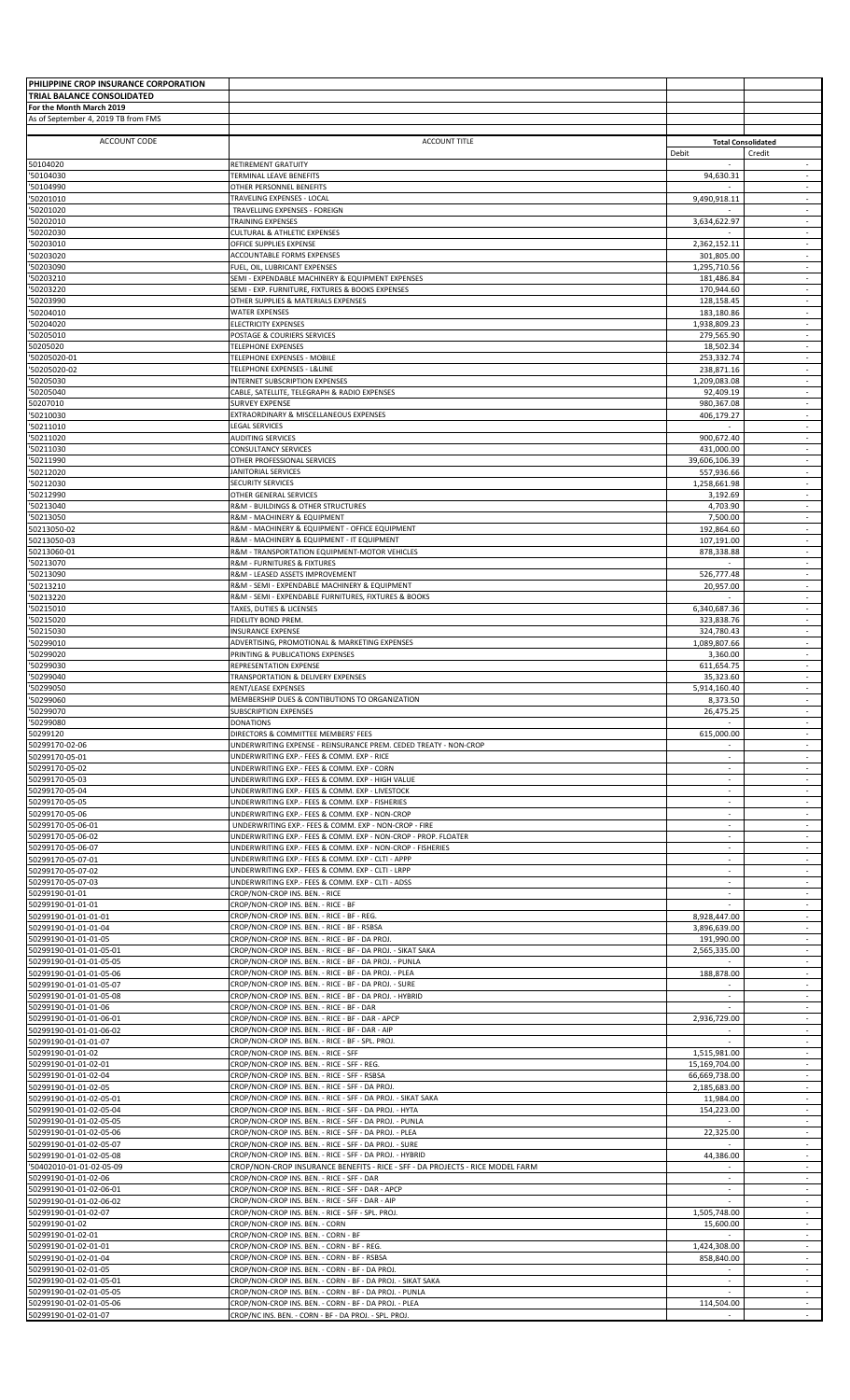| PHILIPPINE CROP INSURANCE CORPORATION               |                                                                                                                       |                                                      |                                                      |
|-----------------------------------------------------|-----------------------------------------------------------------------------------------------------------------------|------------------------------------------------------|------------------------------------------------------|
| TRIAL BALANCE CONSOLIDATED                          |                                                                                                                       |                                                      |                                                      |
| For the Month March 2019                            |                                                                                                                       |                                                      |                                                      |
| As of September 4, 2019 TB from FMS                 |                                                                                                                       |                                                      |                                                      |
|                                                     |                                                                                                                       |                                                      |                                                      |
| <b>ACCOUNT CODE</b>                                 | <b>ACCOUNT TITLE</b>                                                                                                  |                                                      | <b>Total Consolidated</b>                            |
| 50299190-01-02-01-06-01                             | CROP/NON-CROP INS. BEN. - CORN - BF - DAR - APCP                                                                      | Debit<br>502,271.00                                  | Credit<br>$\sim$                                     |
| 50299190-01-02-01-06-02                             | CROP/NON-CROP INS. BEN. - CORN - BF - DAR - AIP                                                                       |                                                      | $\sim$                                               |
| 60299190-01-02-01-07                                | CROP/NON-CROP INS. BEN. - CORN - BF - SPL. PROJ.                                                                      | 8,016.00                                             |                                                      |
| 50299190-01-02-02                                   | CROP/NON-CROP INS. BEN. - CORN - SFF                                                                                  | 22,077.00                                            | $\sim$                                               |
| 50299190-01-02-02-01                                | CROP/NON-CROP INS. BEN. - CORN - SFF - REG.                                                                           | 233,816.80                                           | $\sim$                                               |
| 50299190-01-02-02-04                                | CROP/NON-CROP INS. BEN. - CORN - SFF - RSBSA                                                                          | 5,469,655.00                                         | $\sim$                                               |
| 50299190-01-02-02-05                                | CROP/NON-CROP INS. BEN. - CORN - SFF - DA PROJ.                                                                       | 78,668.00                                            | $\overline{\phantom{a}}$<br>$\sim$                   |
| 50299190-01-02-02-05-05                             | CROP/NON-CROP INS. BEN. - CORN - SFF - DA PROJ. - PUNLA<br>CROP/NON-CROP INS. BEN. - CORN - SFF - DA PROJ. - PLEA     | 24,627.00                                            | $\overline{\phantom{a}}$                             |
| 50299190-01-02-02-05-06<br>50299190-01-02-02-05-08  | CROP/NON-CROP INS. BEN. - CORN - SFF - DA PROJ. - HYBRID                                                              | $\sim$                                               | $\sim$                                               |
| 50299190-01-02-02-06                                | CROP/NON-CROP INS. BEN. - CORN - SFF - DAR                                                                            |                                                      |                                                      |
| 50299190-01-02-02-06-02                             | CROP/NON-CROP INS. BEN. - CORN - SFF - DAR - AIP                                                                      | $\sim$                                               | $\sim$                                               |
| 50299190-01-02-02-07                                | CROP/NON-CROP INS. BEN. - CORN - SFF - SPL. PROJ.                                                                     | 697,887.00                                           | $\sim$                                               |
| 50299190-01-03                                      | CROP/NON-CROP INS. BEN. - HIGH VALUE                                                                                  |                                                      | $\sim$                                               |
| 50299190-01-03-01                                   | CROP/NON-CROP INS. BEN. - HIGH VALUE - BF                                                                             | $\sim$                                               | $\blacksquare$                                       |
| 50299190-01-03-01-01                                | CROP/NON-CROP INS. BEN. - HIGH VALUE - BF - REG.                                                                      | 3,533.00                                             | $\sim$                                               |
| 50299190-01-03-01-04                                | CROP/NON-CROP INS. BEN. - HIGH VALUE - BF - RSBSA                                                                     | 10,939.72                                            | $\sim$                                               |
| 50299190-01-03-01-05-06                             | CROP/NON-CROP INS. BEN. - HIGH VALUE - BF - DA PROJ. - PLEA                                                           |                                                      |                                                      |
| 50299190-01-03-01-06-01                             | CROP/NON-CROP INS. BEN. - HIGH VALUE - BF - DAR - APCP                                                                | $\sim$                                               | $\sim$                                               |
| 50299190-01-03-02                                   | CROP/NON-CROP INS. BEN. - HIGH VALUE - SFF                                                                            |                                                      | $\overline{\phantom{a}}$                             |
| 50299190-01-03-02-01                                | CROP/NON-CROP INS. BEN. - HIGH VALUE - SFF - REG.                                                                     | 662,681.99                                           | $\sim$                                               |
| 60299190-01-03-02-04                                | CROP/NON-CROP INS. BEN. - HIGH VALUE - SFF - RSBSA                                                                    | 1,555,833.01                                         |                                                      |
| 50299190-01-03-02-05<br>50299190-01-03-02-05-06     | CROP/NON-CROP INS. BEN. - HIGH VALUE - SFF - DA PROJ.<br>CROP/NON-CROP INS. BEN. - HIGH VALUE - SFF - DA PROJ. - PLEA | $\overline{\phantom{a}}$                             | $\sim$<br>$\sim$                                     |
| 50299190-01-03-02-06                                | CROP/NON-CROP INS. BEN. - HIGH VALUE - SFF - DAR                                                                      | $\sim$                                               | $\sim$                                               |
| 50299190-01-03-02-07                                | CROP/NON-CROP INS. BEN. - HIGH VALUE - SFF - SPL. PROJ.                                                               | ÷                                                    | $\overline{\phantom{a}}$                             |
| 50299190-01-04                                      | CROP/NON-CROP INS. BEN. - LIVESTOCK                                                                                   | $\omega$                                             | $\sim$                                               |
| 50299190-01-04-01-01                                | CROP/NON-CROP INS. BEN. - LIVESTOCK - BF - REG.                                                                       | 151,200.00                                           | $\sim$                                               |
| 50299190-01-04-01-04                                | CROP/NON-CROP INS. BEN. - LIVESTOCK - BF - RSBSA                                                                      | $\sim$                                               | $\sim$                                               |
| 50299190-01-04-01-05-06                             | CROP/NON-CROP INS. BEN. - LIVESTOCK - BF - DA PROJ. - PLEA                                                            | ÷                                                    | $\omega$                                             |
| 50299190-01-04-01-06-01                             | CROP/NON-CROP INS. BEN. - LIVESTOCK - BF - DAR - APCP                                                                 | ÷                                                    | $\sim$                                               |
| 50299190-01-04-02                                   | CROP/NON-CROP INS. BEN. - LIVESTOCK - SFF                                                                             | 31,400.00                                            | $\sim$                                               |
| 50299190-01-04-02-01                                | CROP/NON-CROP INS. BEN. - LIVESTOCK - SFF - REG.                                                                      | 494,600.00                                           | $\overline{\phantom{a}}$                             |
| 50299190-01-04-02-04                                | CROP/NON-CROP INS. BEN. - LIVESTOCK - SFF - RSBSA                                                                     | 1,331,080.00                                         | ÷.                                                   |
| 50299190-01-04-02-05-06                             | CROP/NON-CROP INS. BEN. - LIVESTOCK - SFF - DA PROJ. - PLEA                                                           | $\overline{\phantom{a}}$                             | $\sim$                                               |
| 50299190-01-04-02-06                                | CROP/NON-CROP INS. BEN. - LIVESTOCK - SFF - DAR                                                                       | $\sim$                                               | $\sim$                                               |
| 50299190-01-04-02-07                                | CROP/NON-CROP INS. BEN. - LIVESTOCK - SFF - SPL. PROJ.<br>CROP/NON-CROP INS. BEN. - FISHERIES                         | 2,697.00<br>÷                                        | $\overline{\phantom{a}}$<br>$\sim$                   |
| 50299190-01-05<br>50299190-01-05-01-04              | CROP/NON-CROP INS. BEN. - FISHERIES - BF - RSBSA                                                                      | $\overline{\phantom{a}}$                             | $\overline{\phantom{a}}$                             |
| 50299190-01-05-02                                   | CROP/NON-CROP INS. BEN. - FISHERIES - SFF                                                                             | $\omega$                                             | $\sim$                                               |
| 50299190-01-05-02-01                                | CROP/NON-CROP INS. BEN. - FISHERIES - SFF - REG.                                                                      | 26,403.57                                            |                                                      |
| 50299190-01-05-02-04                                | CROP/NON-CROP INS. BEN. - FISHERIES - SFF - RSBSA                                                                     | 3,685.00                                             | $\sim$                                               |
| 50299190-01-05-02-06                                | CROP/NON-CROP INS. BEN. - FISHERIES - SFF - DAR                                                                       | $\overline{\phantom{a}}$                             | $\sim$                                               |
| 50299190-01-05-02-07                                | CROP/NON-CROP INS. BEN. - FISHERIES - SFF - SPL. PROJ.                                                                |                                                      | $\sim$                                               |
| 50299190-01-06                                      | CROP/NON-CROP INS. BEN. - NON-CROP                                                                                    | $\sim$                                               | $\overline{\phantom{a}}$                             |
| 50299190-01-06-01                                   | CROP/NON-CROP INS. BEN. - NON-CROP - FIRE                                                                             | $\sim$                                               | $\sim$                                               |
| '50299190-01-06-01-02-04                            | CROP/NON-CROP INSURANCE BENEFITS - NON-CROP - FIRE - SFF - RSBSA                                                      | $\sim$                                               | $\sim$                                               |
| '50299190-01-06-01-02-07                            | CROP/NON-CROP INSURANCE BENEFITS - NON-CROP - FIRE - SFF - SPECIAL PROJECTS                                           |                                                      |                                                      |
| 50299190-01-06-02                                   | CROP/NON-CROP INS. BEN. - NON-CROP - PROP. FLOATER                                                                    | ÷                                                    | $\omega$                                             |
| 50299190-01-06-02-01-01                             | CROP/NC INS. BEN. - NC - PROP. FLOATER - BF - REG.                                                                    | $\overline{\phantom{a}}$<br>$\overline{\phantom{a}}$ | $\overline{\phantom{a}}$<br>$\overline{\phantom{a}}$ |
| 50299190-01-06-02-01-04<br>0299190-01-06-02-02-01-ة | CROP/NC INS. BEN. - NC - PROP. FLOATER - BF - RSBSA<br>CROP/NC INS. BEN. - NC - PROP. FLOATER - SFF - REG.            | $\sim$                                               | $\sim$                                               |
| 50299190-01-06-02-02-04                             | CROP/NC INS. BEN. - NC - PROP. FLOATER - SFF - RSBSA                                                                  | $\sim$                                               | ÷.                                                   |
| '50299190-01-06-02-02-05                            | CROP/NON-CROP INSURANCE BENEFITS - NON-CROP - PROPERTY FLOATER - SFF - DA PROJECTS                                    | $\overline{\phantom{a}}$                             | $\sim$                                               |
| 50299190-01-06-07                                   | CROP/NC INS. BEN. - NC - FISHERIES                                                                                    | $\sim$                                               | $\sim$                                               |
| 60299190-01-06-07-01-01                             | CROP/NC INS. BEN. - NC - FISHERIES - BF - REG.                                                                        |                                                      |                                                      |
| 50299190-01-06-07-02                                | CROP/NC INS. BEN. - NC - FISHERIES - SFF                                                                              | 81,000.00                                            | $\sim$                                               |
| 50299190-01-06-07-02-01                             | CROP/NC INS. BEN. - NC - FISHERIES - SFF - REG.                                                                       |                                                      | $\sim$                                               |
| 50299190-01-06-07-02-04                             | CROP/NC INS. BEN. - NC - FISHERIES - SFF - RSBSA                                                                      | 113,200.00                                           | $\sim$                                               |
| '50299190-01-06-07-02-05                            | CROP/NON-CROP INSURANCE BENEFITS - NON-CROP - FISHERIES - SFF - DA PROJECTS                                           |                                                      | ÷                                                    |
| 50299190-01-06-07-02-07                             | CROP/NC INS. BEN. - NC - FISHERIES - SFF - SPL. PROJ.                                                                 |                                                      | $\overline{\phantom{a}}$                             |
| 50299190-01-07-01                                   | CROP/NON-CROP INS. BEN. - CLTI - APPP                                                                                 | 2,004,490.53                                         | $\overline{\phantom{a}}$                             |
| 50299190-01-07-01-01                                | CROP/NON-CROP INS. BEN. - CLTI - APPP - BF                                                                            |                                                      | $\overline{\phantom{a}}$                             |
| 50299190-01-07-01-01-01                             | CROP/NON-CROP INS. BEN. - CLTI - APPP - BF - REG.                                                                     | 220,000.00                                           | $\omega$                                             |
| 50299190-01-07-01-01-05                             | CROP/NON-CROP INS. BEN. - CLTI - APPP - BF - DA PROJ.                                                                 | $\overline{\phantom{a}}$                             | $\sim$<br>$\sim$                                     |
| 50299190-01-07-01-02<br>0299190-01-07-01-02-01-02   | CROP/NON-CROP INS. BEN. - CLTI - APPP - SFF<br>CROP/NON-CROP INS. BEN. - CLTI - APPP - SFF - REG.                     | 904,000.00                                           |                                                      |
| 50299190-01-07-01-02-05                             | CROP/NON-CROP INS. BEN. - CLTI - APPP - SFF - DA PROJ.                                                                | 55,000.00                                            | $\sim$                                               |
| 50299190-01-07-01-02-07                             | CROP/NON-CROP INS. BEN. - CLTI - APPP - SFF - SPL. PROJ.                                                              | 110,000.00                                           | $\sim$                                               |
| 50299190-01-07-02                                   | CROP/NON-CROP INS. BEN. - CLTI - LRPP                                                                                 | 134,000.00                                           | $\sim$                                               |
| 60299190-01-07-02-01                                | CROP/NON-CROP INS. BEN. - CLTI - LRPP - BF                                                                            |                                                      | $\sim$                                               |
| 50299190-01-07-02-01-01                             | CROP/NON-CROP INS. BEN. - CLTI - LRPP - BF - REG.                                                                     | $\sim$                                               | $\sim$                                               |
| 50299190-01-07-02-02-01                             | CROP/NON-CROP INS. BEN. - CLTI - LRPP - SFF - REG.                                                                    |                                                      | $\overline{\phantom{a}}$                             |
| '50299190-01-07-02-02-04                            | CROP/NON-CROP INS. BEN. - CLTI - LRPP - SFF - RSBSA                                                                   |                                                      | ÷                                                    |
| 50299190-01-07-03                                   | CROP/NON-CROP INS. BEN. - CLTI - ADSS                                                                                 | 271,065.20                                           | $\overline{\phantom{a}}$                             |
| 50299190-01-07-03-01-01                             | CROP/NON-CROP INS. BEN. - CLTI - ADSS - BF - REG.                                                                     | 26,000.00                                            | $\sim$                                               |
| 50299190-01-07-03-02                                | CROP/NON-CROP INS. BEN. - CLTI - ADSS - SFF                                                                           | 159,000.00                                           | $\sim$                                               |
| 50299190-01-07-03-02-01                             | CROP/NON-CROP INS. BEN. - CLTI - ADSS - SFF - REG.                                                                    | 810,295.00                                           | $\sim$                                               |
| 50299190-01-07-03-02-04<br>'50299990                | CROP/NON-CROP INS. BEN. - CLTI - ADSS - SFF - RSBSA<br>OTHER MAINTENANCE & OPERATING EXPENSES                         | 654,567.91                                           | $\overline{\phantom{a}}$<br>$\sim$                   |
| 50299990-01                                         | OMOOE - CULTURAL & ATHLETIC EXPENSES                                                                                  | 1,200.00                                             | $\sim$                                               |
| 60299990-02                                         | OMOOE - OTHER GENERAL SERVICES                                                                                        |                                                      |                                                      |
| 50301010                                            | MANAGEMENT SUPERVISION/TRUSTEESHIP FEES                                                                               | 626,669.91                                           | $\omega$                                             |
| '50301040                                           | <b>BANK CHARGES</b>                                                                                                   | 202,820.00                                           | $\overline{\phantom{a}}$                             |
| 50301990                                            | OTHER FIN'L. CHARGES                                                                                                  | 234,719.66                                           | $\sim$                                               |
| 50402010-02-01-01                                   | CROP/NON-CROP UNPAID INS. BEN. - RICE                                                                                 |                                                      |                                                      |
| '50402010-02-01-01-01                               | CROP/NON-CROP UNPAID INS. BEN. - RICE - BF - REG.                                                                     | $\sim$                                               | $\sim$                                               |
| 50402010-02-01-01-04                                | CROP/NON-CROP UNPAID INS. BEN. - RICE - BF - RSBSA                                                                    |                                                      | $\overline{\phantom{a}}$                             |
| 50402010-02-01-01-05                                | CROP/NON-CROP UNPAID INS. BEN. - RICE - BF - DA PROJ.                                                                 | $\sim$                                               | $\sim$                                               |
| '50402010-02-01-01-05-01                            | CROP/NC UNPAID INS. BEN. - RICE - BF - DA PROJ. - SIKAT SAKA                                                          | ×.                                                   | $\omega$                                             |
| '50402010-02-01-01-05-06                            | CROP/NON-CROP UNPAID INS. BEN. - RICE - BF - DA PROJ. - PLEA                                                          | ÷                                                    | $\overline{\phantom{a}}$                             |
| 50402010-02-01-01-05-07                             | CROP/NON-CROP UNPAID INS. BEN. - RICE - BF - DA PROJ. - SURE                                                          | $\overline{\phantom{a}}$                             | $\overline{\phantom{a}}$                             |
| '50402010-02-01-01-06-01                            | CROP/NON-CROP UNPAID INS. BEN. - RICE - BF - DAR - APCP                                                               | ÷                                                    | $\sim$<br>$\omega$                                   |
| '50402010-02-01-02-01<br>'50402010-02-01-02-04      | CROP/NON-CROP UNPAID INS. BEN. - RICE - SFF - REG.<br>CROP/NON-CROP UNPAID INS. BEN. - RICE - SFF - RSBSA             | $\sim$                                               | $\sim$                                               |
| '50402010-02-01-02-05                               | CROP/NON-CROP UNPAID INS. BEN. - RICE - SFF - DA PROJ.                                                                | $\sim$                                               | $\sim$                                               |
| '50402010-02-01-02-05-08                            | CROP/NC UNPAID INS. BEN. - RICE - SFF - DA PROJ. - HYBRID                                                             |                                                      |                                                      |
| '50402010-02-01-02-06                               | CROP/NON-CROP UNPAID INS. BEN. - RICE - SFF - DAR                                                                     | $\sim$                                               | $\sim$                                               |
| 50402010-02-01-02-07                                | CROP/NON-CROP UNPAID INS. BEN. - RICE - SFF - SPL. PROJ.                                                              |                                                      |                                                      |
| 50402010-02-02                                      | CROP/NON-CROP UNPAID INS. BEN. - CORN                                                                                 | $\sim$                                               | $\sim$                                               |
| 50402010-02-02-01                                   | CROP/NON-CROP UNPAID INS. BEN. - CORN - BF                                                                            |                                                      |                                                      |
| '50402010-02-02-01-01                               | CROP/NON-CROP UNPAID INS. BEN. - CORN - BF - REG.                                                                     | $\sim$                                               | $\sim$                                               |